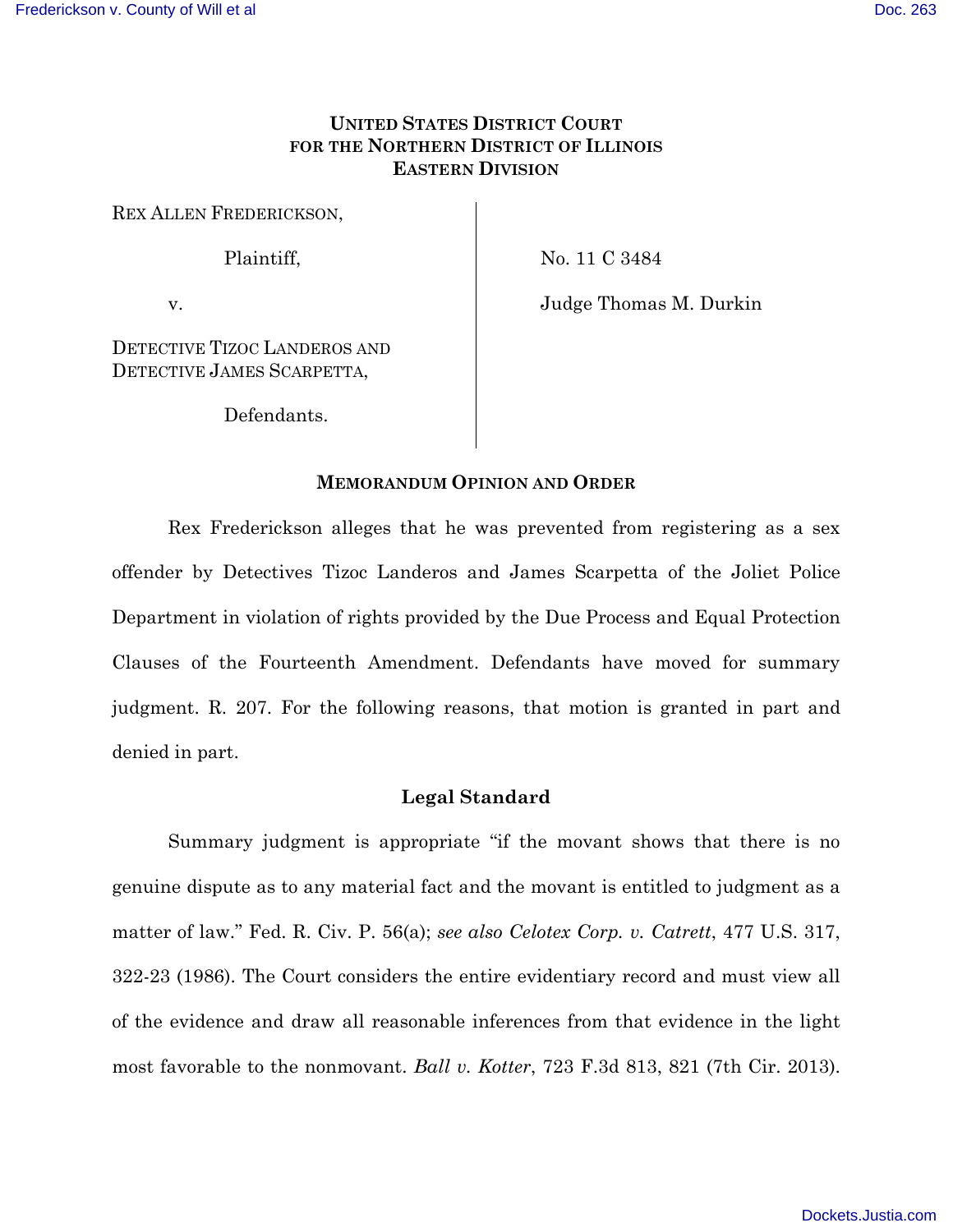To defeat summary judgment, a nonmovant must produce more than "a mere scintilla of evidence" and come forward with "specific facts showing that there is a genuine issue for trial." *Harris N.A. v. Hershey*, 711 F.3d 794, 798 (7th Cir. 2013). Ultimately, summary judgment is warranted only if a reasonable jury could not return a verdict for the nonmovant. *Anderson v. Liberty Lobby, Inc.*, 477 U.S. 242, 248 (1986).

#### **Background**

Frederickson is a convicted sex offender. R. 217 ¶ 38. Sex offenders in Illinois are required to register pursuant to the Sex Offender Registration Act ("SORA"), 730 ILCS 150.<sup>1</sup> Frederickson was also homeless during the time period relevant to this motion. R. 217  $\P$  4.

#### **I. SORA**

 $\overline{a}$ 

SORA requires sex offenders to personally register with the relevant law enforcement agency for the jurisdiction in which they reside. 730 ILCS 150/3. Registration requires the offender to provide certain information, including residential and work addresses. *Id.* Offenders with a fixed address are required to register only once a year, while homeless offenders must register weekly and report each place they have stayed during the prior seven days. 730 ILCS 150/6. Any offender who violates "any" provision of SORA is guilty of a felony, and will be

<sup>1</sup> SORA applies to two classes of convicted felons: the general class "sex offenders" and the subset "sexual predators." Frederickson's precise classification under the statute is "sexual predator." Frederickson's particular classification is irrelevant to this motion, so the Court will use the more generic terms "sex offender" or "offender."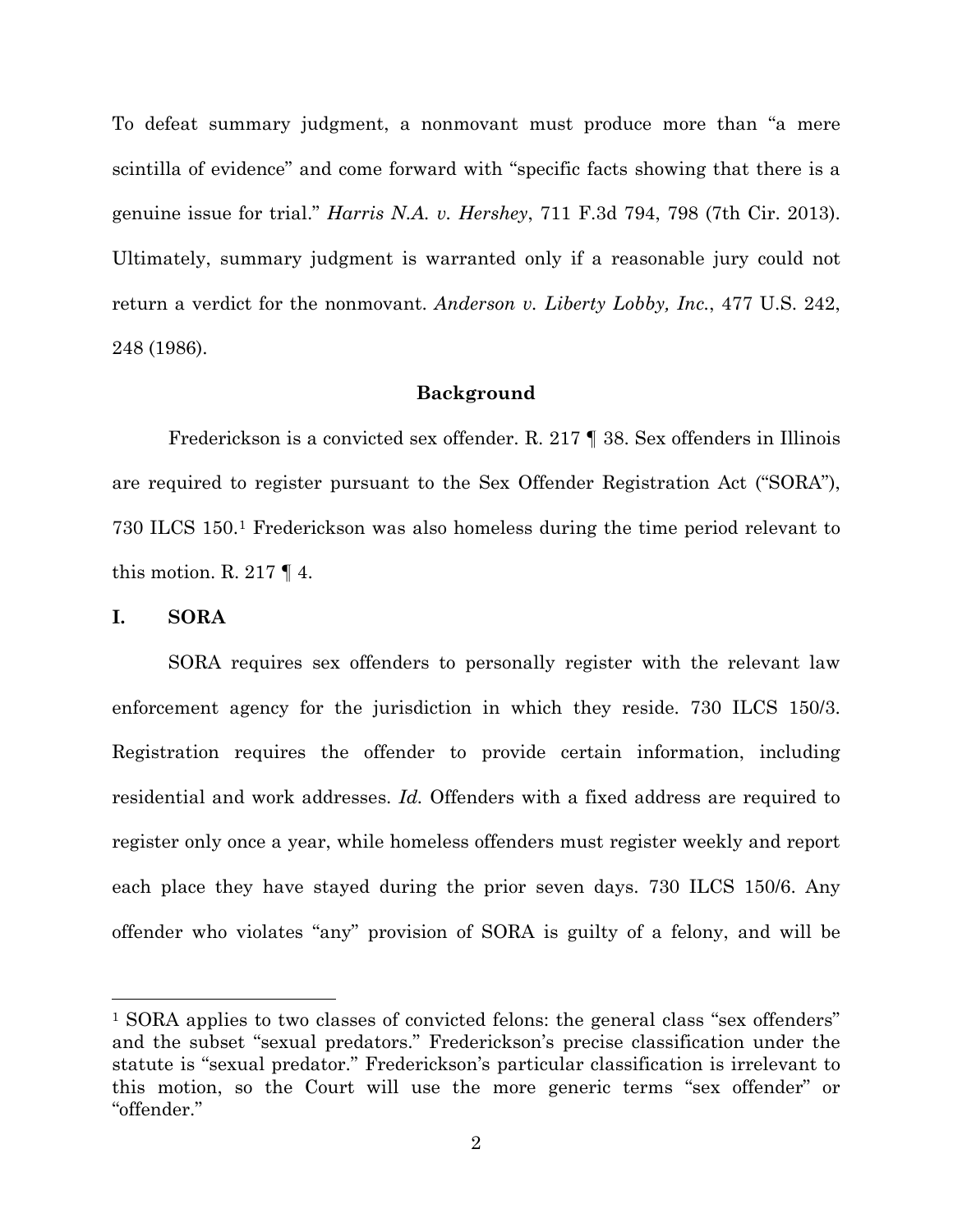"required to serve a minimum period of 7 days confinement in the local county jail." 730 ILCS 150/10.

Law enforcement agencies record SORA registration information in the Law Enforcement Agency Data System ("LEADS"), which is a statewide information database. R. 208 at 6 n.3. The jurisdiction where a sex offender is registered is said to have "ownership" of the offender's LEADS file. R. 217 ¶ 19. Only the jurisdiction that has "ownership" of a LEADS file can update the LEADS file. *See* R. 209-1 at 21 (77:20-22); R. 196 at 23 (82:20–83:2), at 23-24 (85:10–86:2).

SORA contemplates that offenders can have both "residences" and "temporary domiciles," and that offenders must register in both jurisdictions.<sup>2</sup> "[T]he place of residence or temporary domicile is defined as *any and all* places where the sex offender resides for an *aggregate* period of time of 3 or more days during any calendar year." 730 ILCS 150/3 (emphasis added). Any offender who plans to be away from his registered residence for more than three days must report that absence to the law enforcement agency where he resides within three days.<sup>3</sup> The offender must also report to register with the relevant law enforcement agency in the location he is visiting within three days. *See* footnote 2 above. Since the statute requires registration in more than one jurisdiction when an offender has a

 $\overline{a}$ 

<sup>&</sup>lt;sup>2</sup> "The sex offender  $\dots$  shall register  $\dots$  with the chief of police in the municipality [or sheriff in the county] in which he or she resides or is temporarily domiciled for a period of time of 3 or more days." 730 ILCS 150/3.

<sup>&</sup>lt;sup>3</sup> "A sex offender or sexual predator who is temporarily absent from his or her current address of registration for 3 or more days shall notify the law enforcement agency having jurisdiction of his or her current registration, including the itinerary for travel, in the manner provided in Section 6 of this Act for notification to the law enforcement agency having jurisdiction of change of address." 730 ILCS 150/3.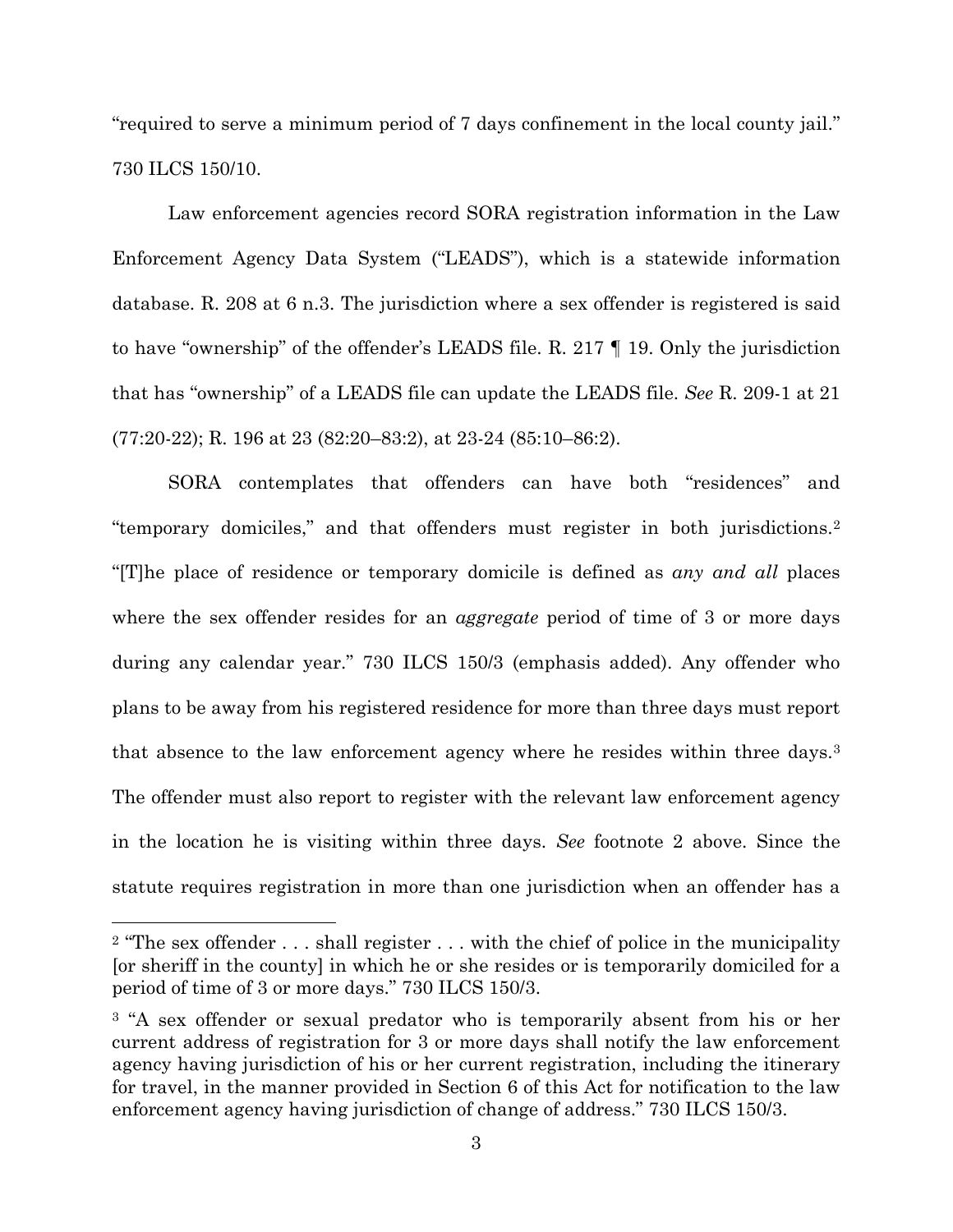"temporary domicile" in addition to a "residence," but a LEADS file is only ever "owned" by one jurisdiction, it is unclear how a "temporary domicile" should be recorded in LEADS.

An offender who plans to permanently move his residence must report this to both his old and new jurisdictions of residence within three days of the move.<sup>4</sup> However, Bolingbrook's records clerk and Bolingbrook Detective Talbot testified that the requirement to report a move to an offender's old jurisdiction is often not enforced. R. 246 ¶¶ 26, 28. Rather, the new jurisdiction simply calls the old jurisdiction to report that an offender has moved into their jurisdiction and the old jurisdiction transfers ownership of the LEADS file to the new jurisdiction. *Id.*

Law enforcement agencies responsible for recording SORA information are also responsible for verifying that information "at least once per year." 730 ILCS 150/8-5. The statute provides assistance to law enforcement agencies to "locate and apprehend" offenders "who fail to respond to address-verification attempts or who otherwise abscond from registration." *Id.*

## **II. Frederickson's Case**

 $\overline{a}$ 

Frederickson began registering as a sex offender in Joliet in 2004. R. 246 ¶ 1. At that time, Detective Moises Avila was responsible for taking SORA registrations

<sup>4</sup> "[I]f the offender leaves the last jurisdiction of residence, he or she, must within 3 days after leaving register in person with the new agency of jurisdiction. If any other person required to register under this Article changes his or her residence address, place of employment, [etc.] . . . he or she shall report in person, to the law enforcement agency with whom he or she last registered, his or her new address, change in employment, [etc.] . . . within the time period specified in Section 3." 730 ILCS 150/6.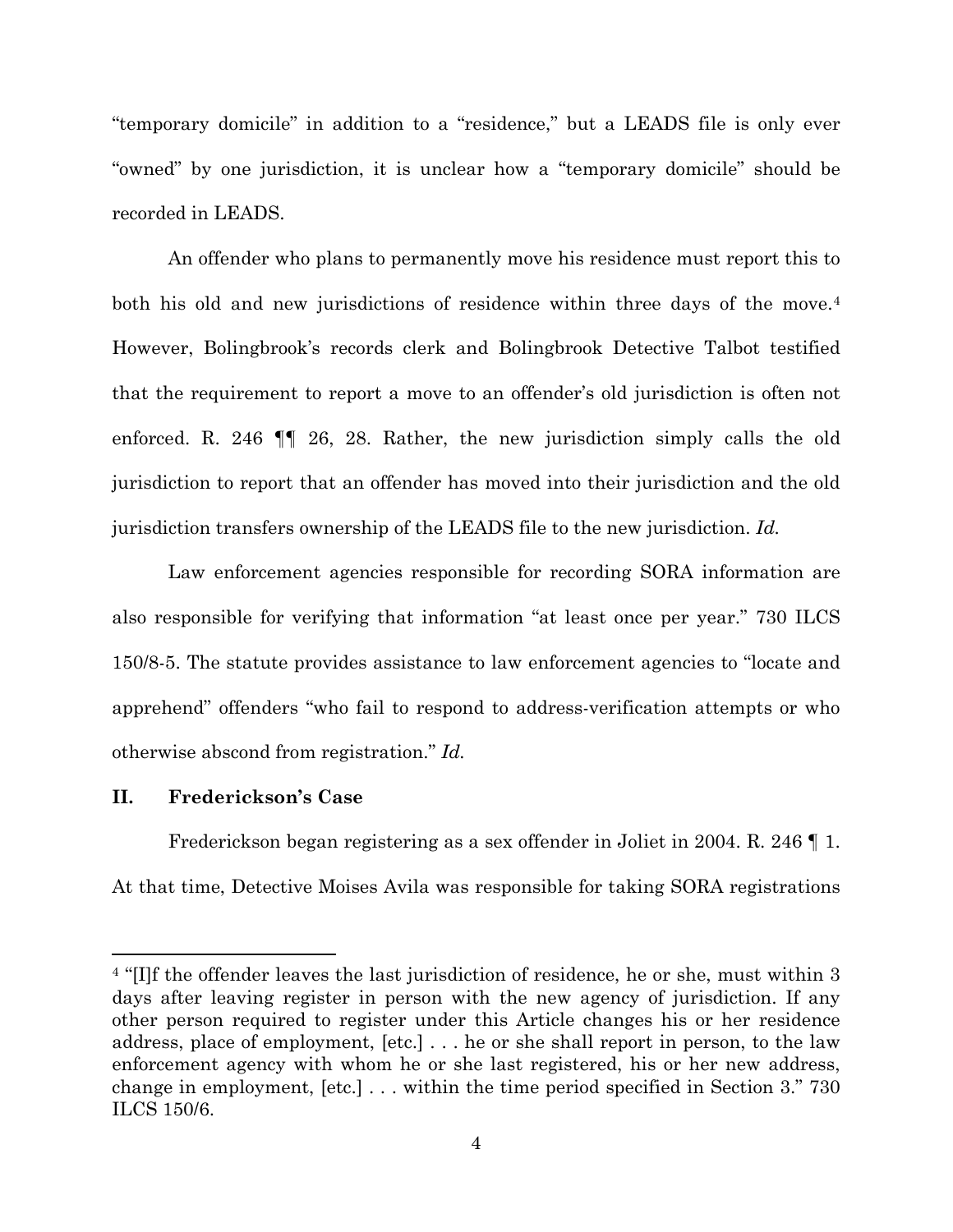in Joliet. *Id.* ¶ 2. Frederickson never had a conflict with Detective Avila. *Id.* Detective Avila never refused an update Frederickson reported to his SORA information. *Id.* ¶ 3.

In 2006, Detective Landeros took charge of taking SORA registrations for Joliet. R. 217 ¶ 8. Beginning in 2008, Frederickson began asking Landeros to correct the name of his employer in his SORA registration from "Greg's Auto Body" to "Greg's Body Shop," and to have the registration reflect the fact that he was employed as a contractor. R. 246  $\parallel$  5. Detective Landeros did not make these changes to Frederickson's registration. *See* R. 209-1 at 52-53 (201:12–204:4).

Frederickson testified that sometime in late 2007 or early 2008 he also informed Detective Landeros that he planned to leave Joliet. According to Frederickson, Landeros responded by threatening to arrest him. *See* R. 209-4 at 24 (300:18–302:4).

On May 15, 2008, Landeros arrested Frederickson and charged him with failure to register. R. 246 | 10. On June 1, 2009, Frederickson was acquitted of this charge. *Id.*

On November 23, 2010, when Frederickson entered the police station to register, Detective Landeros arrested Frederickson on a charge of driving on a suspended license, based on Detective Landeros witnessing Frederickson driving a week earlier. R. 246  $\P$  11-12. Detective Avila and another Joliet police officer deposed in this case testified that, although they had made more than 100 arrets for driving on a suspended license, they had never made such an arrest when the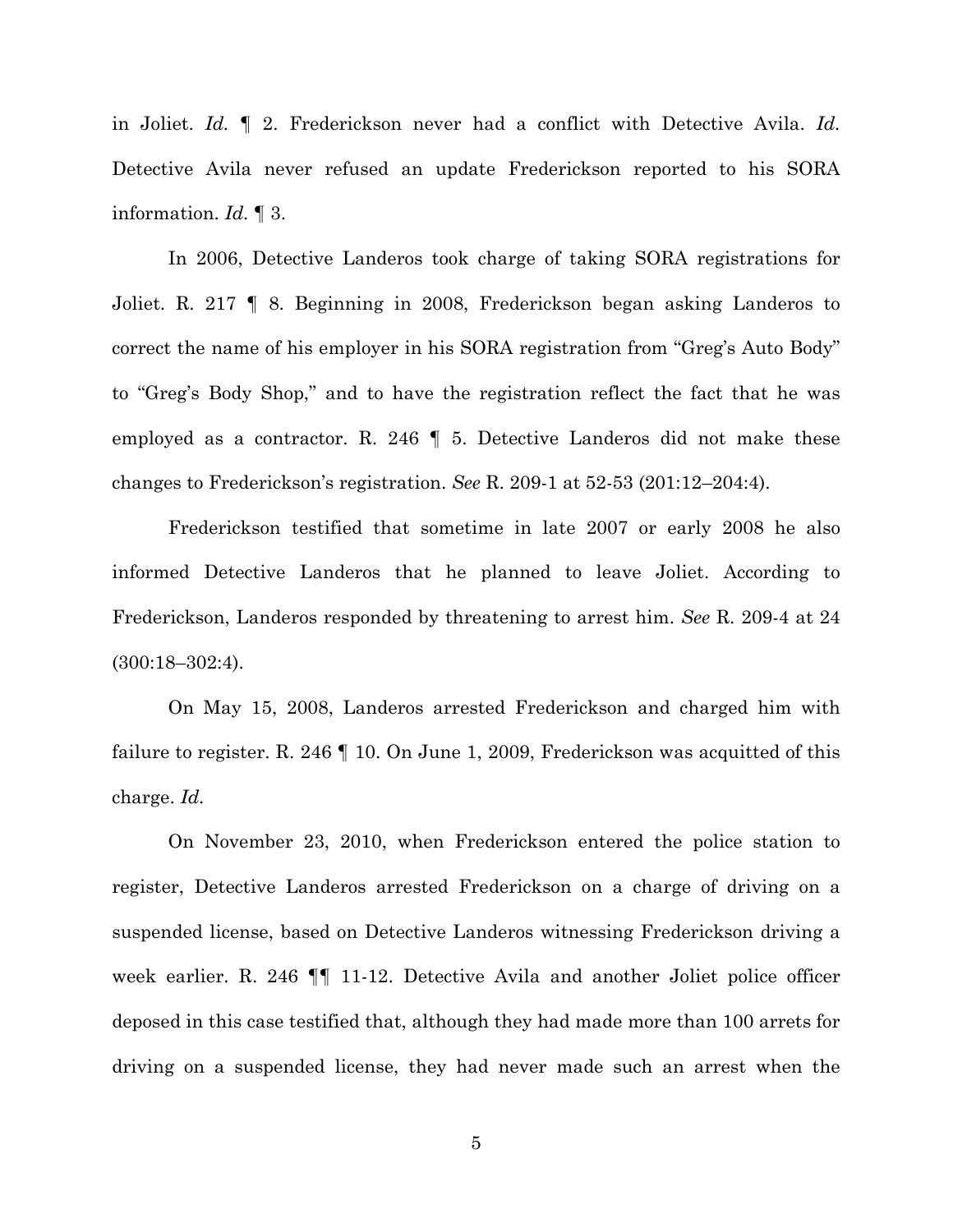person charged was not actually driving a car at the time of the arrest. *See* R. 209-8 at 32-33 (121:21–122:4);R. 216-5 at 18 (216:3-11).

Frederickson testified that on January 26, 2011, he again told Detective Landeros he planned to leave Joliet and move to Bolingbrook. According to Frederickson, Detective Landeros responded by again threatening to arrest Frederickson. R. 209-4 at 23 (297:1–298:19). Frederickson testified that on February 2, 2011, he wrote "all rights reserved" on his Joliet registration because Detective Landeros had told him that he would be arrested if he attempted to register in any other jurisdiction. R. 209-3 at 17 (59:8-24).

On February 8, 2011, Frederickson applied for a job in Bolingbrook. R. 246 ¶ 18. The next day, he attempted to register at the Bolingbrook Police Department. R. 246 ¶ 19. Bolingbrook accepted his registration form. *Id.* ¶ 20.

Upon receipt of Frederickson's registration form, the Bolingbrook records clerk contacted the Joliet Police Department to request release of Frederickson's LEADS file. R. 246 ¶ 21. Although the records clerk does not remember who she spoke with, her notes indicate that she spoke with Detective Landeros. R. 246 ¶ 22. The records clerk testified that the person she spoke to from Joliet told her that "they knew [Frederickson] was still living in Joliet," and his residence was "under investigation." R. 196 at 18-19 (65:19– 66:1), 38 (145:5-9). The records clerk testified further that Joliet refused to transfer Frederickson's LEADS file to Bolingbrook. R. 196 at 18-19 (65:17–66:1). The Bolingbrook records clerk testified that prior to Frederickson's case she had encountered about 20 instances of the LEADS file for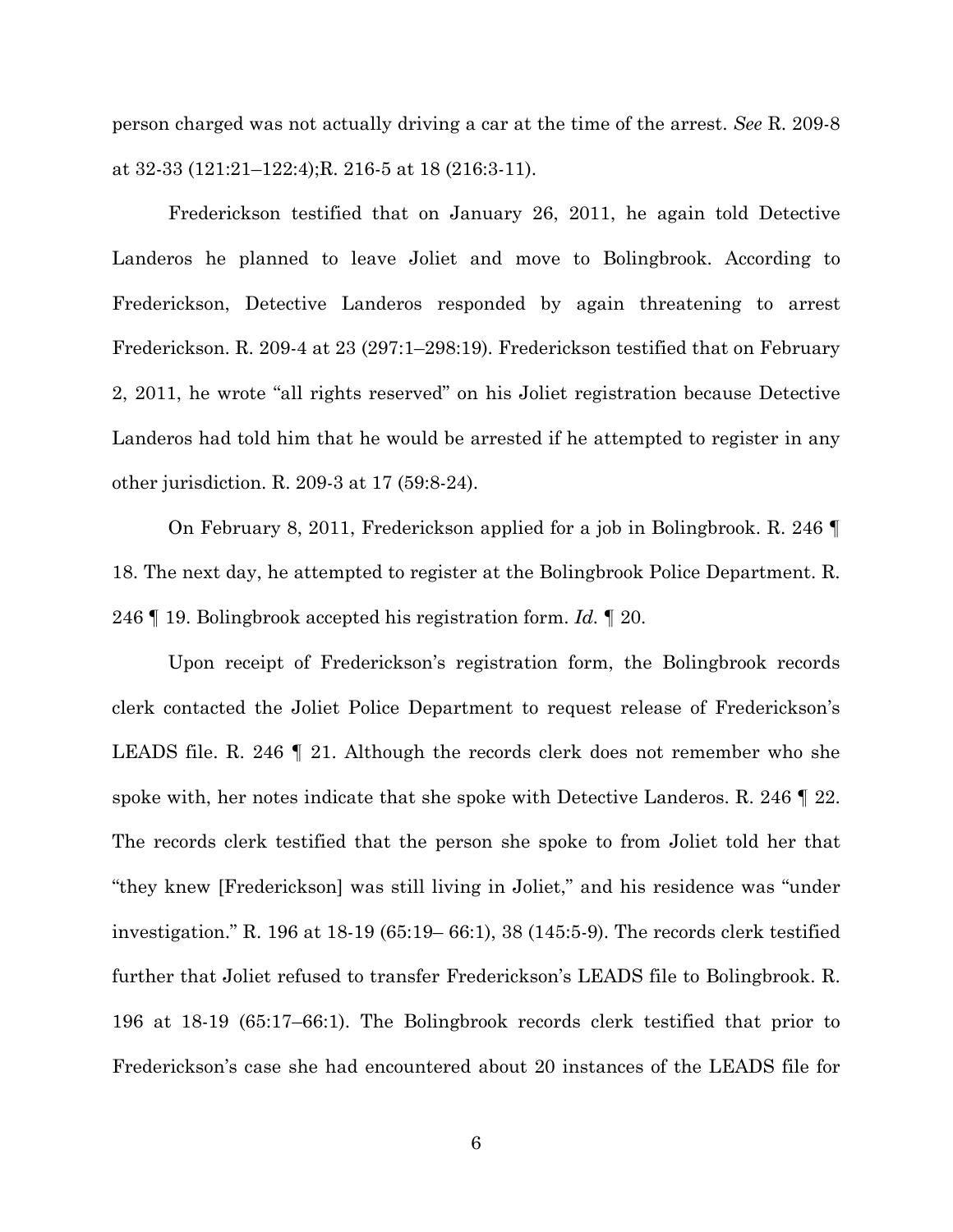an offender registered in Bolingbrook being owned by a different jurisdiction, and in every instance the jurisdiction transferred the LEADS file upon request. R. 246 ¶ 26. A Bolingbrook detective and another Bolingbrook administrator responsible for LEADS files also testified that they could not recall a single instance of a jurisdiction refusing to transfer a LEADS file. R. 246 ¶ 28.

 Detective Landeros also spoke to a Bolingbrook detective about Frederickson during the time period Frederickson was working in Bolingbrook and attempting to register there. R. 246 ¶ 30. Detective Landeros testified that he "advised Bolingbrook that [Frederickson] was a homeless sex offender employed in Joliet, and . . . his LEADS file belonged to the Joliet Police Department." R. 246 ¶ 24. The Bolingbrook detective testified that Detective Landeros told him that Frederickson was not actually residing in Bolingbrook and was trying to "pull the wool over [Bolingbrook's] eyes," and that Detective Landeros was investigating the situation. R. 246 ¶ 31.

Yet, Detective Landeros also testified that he had no reason to believe that Frederickson was not residing in Bolingbrook, *see* R. 209-1 at 55 (210:15-19); <sup>5</sup> R. 209-2 at 5  $(228:23-229:5)$ ,<sup>6</sup> and that he could not think of a reason to prevent a

 $\overline{a}$ 

# <sup>6</sup> Q: You previously testified on the first day of this deposition that you had no reason to believe Mr. Frederickson was not homeless in Bolingbrook, correct?

[Objection made: "I don't believe he's ever said that."]

<sup>5</sup> Q: Did you have any reason to believe that Mr. Frederickson wasn't homeless in Bolingbrook?

A: No, I don't.

Q: And you didn't have any reason at the time?

A: No.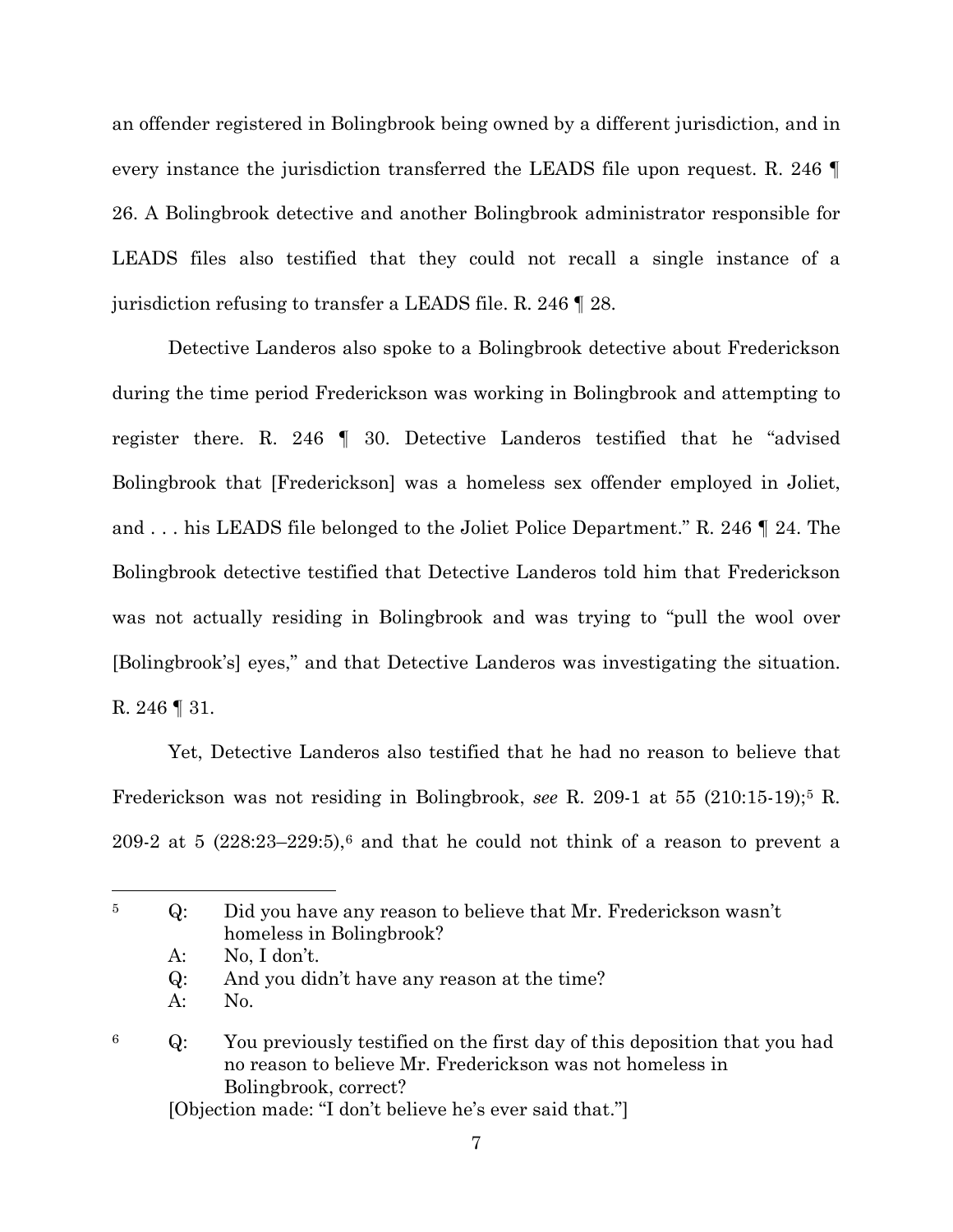LEADS file from being placed into moving status, *see* R. 209-2 at 5 (226:24–227:5).<sup>7</sup> He also testified that he registers homeless offenders "regardless" of whether the information they provide is accurate. R. 209-1 at 32 (121:5-14). 8

After the Bolingbrook detective's conversation with Detective Landeros, an email was circulated among the Bolingbrook Police Department stating that Bolingbrook should "not take [Frederickson's] registration due to the fact he lives in Joliet he is not homeless." R. 246 ¶ 34. The email also claimed that "[Joliet Police Department] has alerted us to the fact that this guy doesn't want to pay their mandatory fee so he is going to try and scam us into doing it." *Id.*

Between February 9 and 16, 2011, Frederickson worked in Bolingbrook on three or four different days and was in the process of moving his belongings from Joliet to Bolingbrook. *Id.* ¶ 36. On February 16, Frederickson was in Joliet picking up some of his tools. *Id.* ¶ 37. He was unsure whether he would be able to get a ride back to Bolingbrook that day, so he registered at the Joliet Police Department that morning. *Id.* 137. When he was able to get a ride to Bolingbrook that afternoon,

 $\overline{a}$ 

|   | A:    | Correct.                                                                                                               |
|---|-------|------------------------------------------------------------------------------------------------------------------------|
| 7 | $Q$ : | Have you ever prevented a LEADS file from being placed into a moving<br>status?                                        |
|   | A:    | No.                                                                                                                    |
|   | Q:    | And there's no reason that you would do that, correct?                                                                 |
|   | $A$ : | Yeah, I can't think of one.                                                                                            |
| 8 | Q:    | And if the information they provided on where they had been the<br>previous week was accurate you would register them? |
|   | $A$ : | I would register them regardless, it's just whether they're getting<br>arrested for giving the false information.      |
|   | Q:    | Okay. So you would always register them, but if they provided false<br>information you would arrest them?              |
|   | A:    | Correct.                                                                                                               |
|   |       |                                                                                                                        |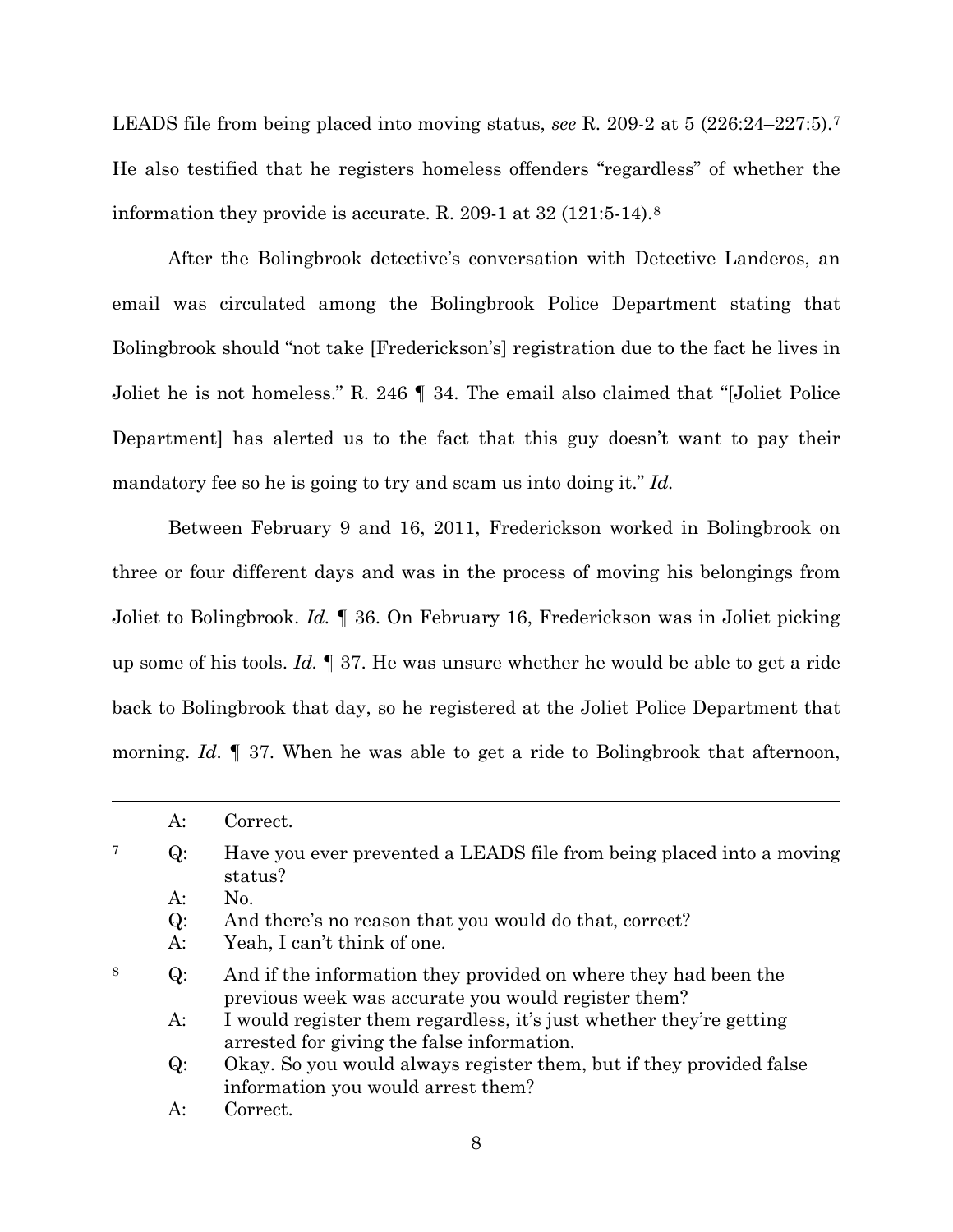Frederickson also reported to the Bolingbrook Police Department to register. *Id.* ¶ 38. Bolingbrook refused to register Frederickson and ordered him to return to Joliet. Id.  $\parallel$  40. Despite Bolingbrook's refusal to register him, Frederickson resided in Bolingbrook from February 16 through 23, living in a truck parked there. *Id.* ¶ 43.

Frederickson again attempted to register in Bolingbrook on February 23. *Id.* ¶ 44. Bolingbrook demanded that Frederickson provide the locations he planned to stay, even though its regulations do not require such information. *Id.* ¶¶ 44-45. When Frederickson declined to provide this information, he was refused registration and told to return to Joliet. *Id.* ¶ 46. Frederickson attempted to file a complaint at Bolingbrook Village Hall. *Id.* ¶ 47. The Clerk refused to accept the complaint and Frederickson was escorted out of the building by Bolingbrook police officers. *Id.* ¶ 49. Frederickson is the only person Bolingbrook has ever refused to register. *Id.* ¶ 41.

Since he was unable to register in Bolingbrook, Frederickson quit his job there. *Id.* ¶ 50. He testified that he then attempted to register in Joliet on February 28, March 1, 2, and 3. Defendants contend that Frederickson appeared at the Joliet Police Department on those days but refused to register. *See* R. 217 ¶¶ 99-102. On March 3, Frederickson was arrested for failing to register. *Id.* ¶ 102. He was convicted on this charge and his conviction was affirmed on appeal. *Id.* ¶¶ 104-05.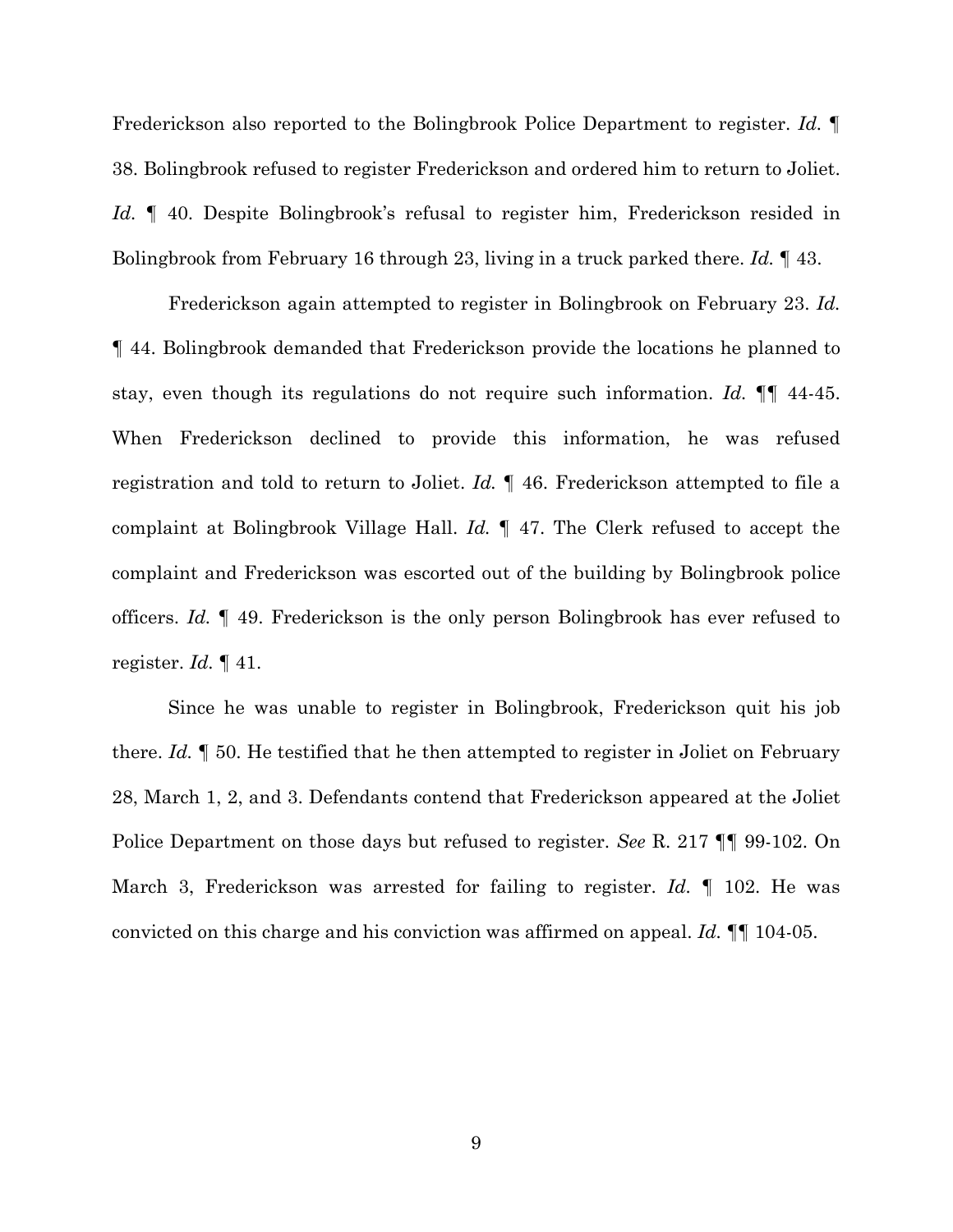#### **Analysis**

#### **I. Detective Scarpetta**

As an initial matter, summary judgment is granted in favor of Detective Scarpetta. Frederickson claims he was prevented from registering as a sex offender in Bolingbrook, which eventually led to his arrest when he returned to Joliet. The only allegations against Detective Scarpetta are that he received a grievance from Frederickson about Detective Landeros's conduct during the relevant time period, and that Detective Scarpetta failed to adequately investigate Frederickson's grievance. Even assuming that Detective Scarpetta failed to properly investigate Frederickson's grievance, the Court cannot see how this failure proximately caused the injury at issue in this case, i.e., that Frederickson was prevented from registering in Bolingbrook.

Frederickson's causation theory might be that if Detective Scarpetta had conducted a proper investigation, Detective Landeros might have been prevented from thwarting Frederickson's attempt to register in Bolingbrook. But there is no evidence that Detective Scarpetta intended to prevent Frederickson from registering in Bolingbrook, or that he conspired with Detective Landeros to do so. His failure to conduct an adequate investigation (to the extent that allegation is true) is insufficient evidence for a reasonable jury to find that Detective Scarpetta had such intent. To the extent an inadequate investigation may have contributed to Landeros's ability to violate Frederickson's constitutional rights, that connection is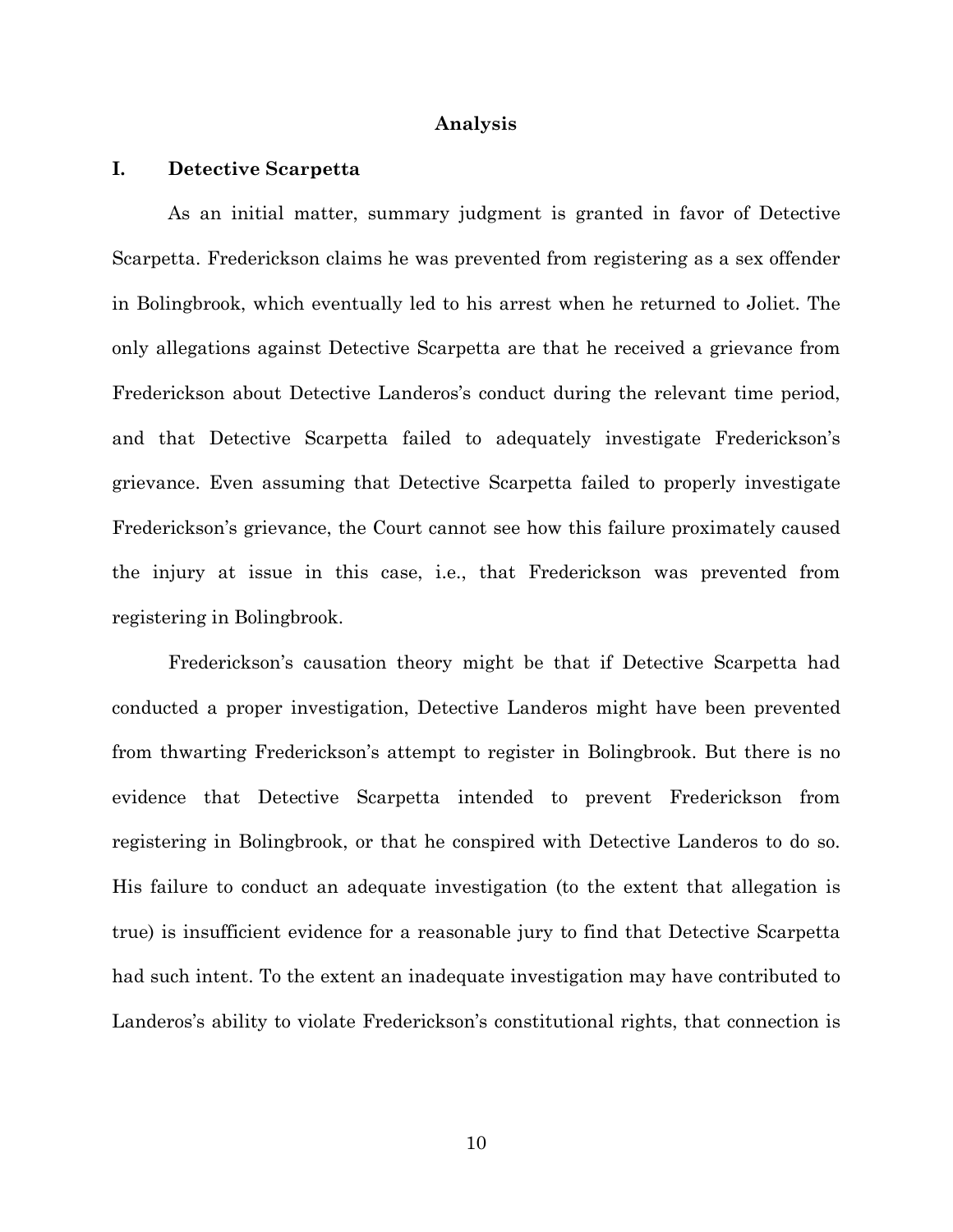too attenuated for a reasonable jury to find that Detective Scarpetta has any liability in this case.

Frederickson also alleges that Detective Scarpetta was the person who refused his registration when he first returned from Bolingbrook to register in Joliet on February 28. To the extent Frederickson claims that this alleged refusal violated his due process and equal protection rights, that claim is foreclosed by Frederickson's criminal conviction for failure to register during that particular time period, and his conviction's affirmance on appeal. A finding that Detective Scarpetta improperly refused Frederickson's registration attempt on February 28 would undermine Frederickson's criminal conviction that he was responsible for his failure to register, and such a claim is not cognizable under the doctrine of *Heck v. Humphrey*, 512 U.S. 477 (1994). Therefore, the remaining question in this case is whether a reasonable jury could find that Detective Landeros improperly stymied Frederickson's attempt to register in Bolingbrook in violation of the Due Process or Equal Protection Clauses.

## **II. Detective Landeros**

Frederickson alleges that Detective Landeros's conduct violated (1) his substantive due process right to intrastate travel; (2) his procedural due process right to register under SORA; and (3) his right to equal protection of the laws. The Court finds that Detective Landeros is entitled to qualified immunity on Frederickson's substantive and procedural due process claims, so we start there.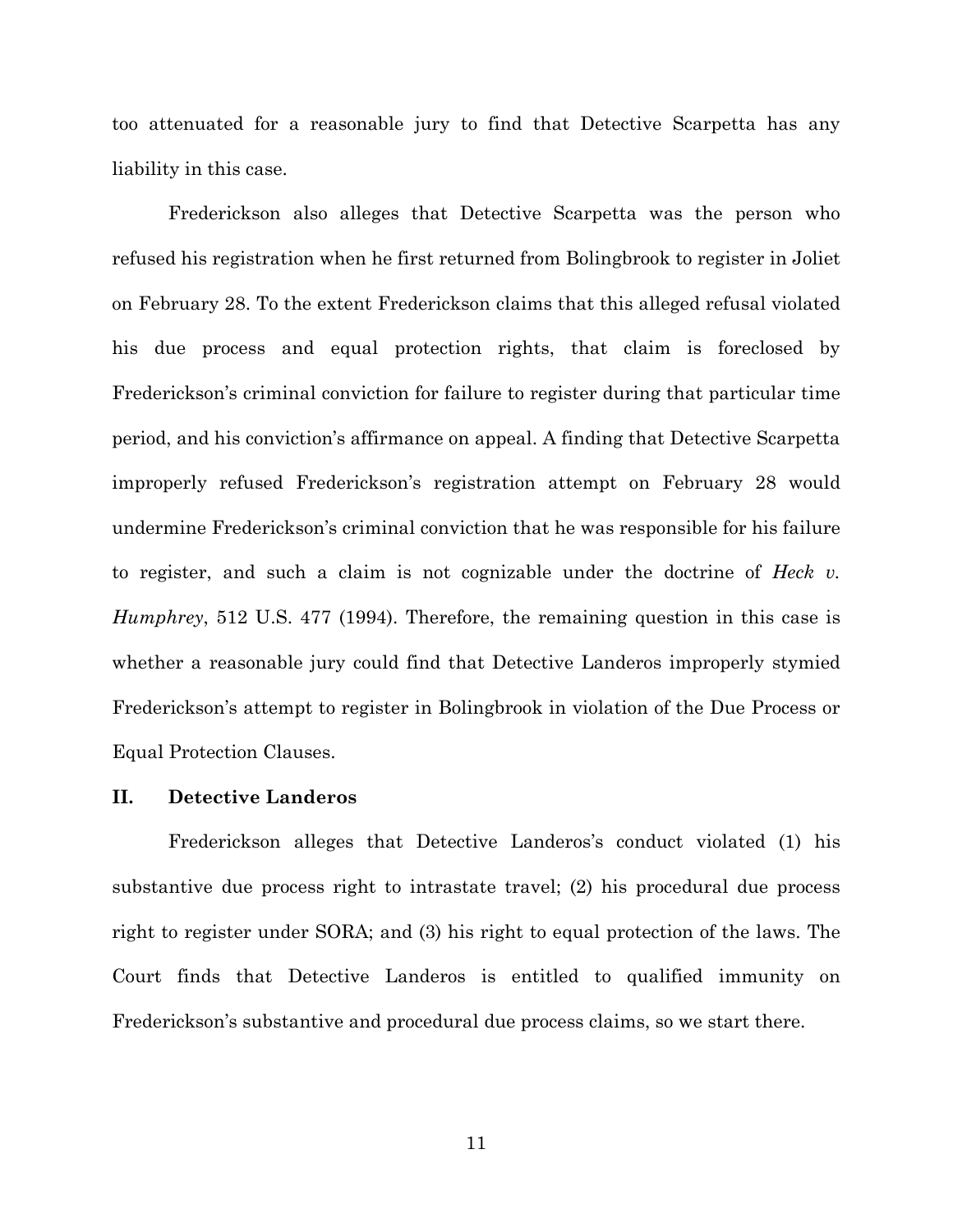### **A. Due Process (Counts I & II)**

"The doctrine of qualified immunity protects government officials from liability for civil damages insofar as their conduct does not violate clearly established statutory or constitutional rights of which a reasonable person would have known." *Kemp v. Liebel*, 877 F.3d 346, 350 (7th Cir. 2017). In other words, "[a] state official is protected by qualified immunity unless the plaintiff shows: (1) that the official violated a statutory or constitutional right, and (2) that the right was 'clearly established' at the time of the challenged conduct." *Id.*

The Seventh Circuit recently reviewed the standard for determining whether a right is clearly established:

> "To be clearly established at the time of the challenged conduct, the right's contours must be sufficiently clear that every reasonable official would have understood that what he is doing violates that right . . . ." *Gustafson v. Adkins*, 803 F.3d 883, 891 (7th Cir. 2015) (quoting *Rabin v. Flynn*, 725 F.3d 628, 632 (7th Cir. 2013)). "[T]he crucial question [is] whether the official acted reasonably in the particular circumstances that he or she faced." *Plumhoff v. Rickard*, 134 S. Ct. 2012, 2023 (2014).

> Plaintiffs need not point to an identical case finding the alleged violation unlawful, "but existing precedent must have placed the statutory or constitutional question beyond debate." *Mullenix v. Luna*, 136 S. Ct. 305, 308, (2015) (per curiam) (quoting *al-Kidd*, 563 U.S. at 741). "[W]e look first to controlling Supreme Court precedent and our own circuit decisions on the issue." *Jacobs v. City of Chicago*, 215 F.3d 758, 767 (7th Cir. 2000). If no controlling precedent exists, "we broaden our survey to include all relevant caselaw in order to determine 'whether there was such a clear trend in the caselaw that we can say with fair assurance that the recognition of the right by a controlling precedent was merely a question of time.'" *Id.* (quoting *Cleveland-Perdue v. Brutsche*, 881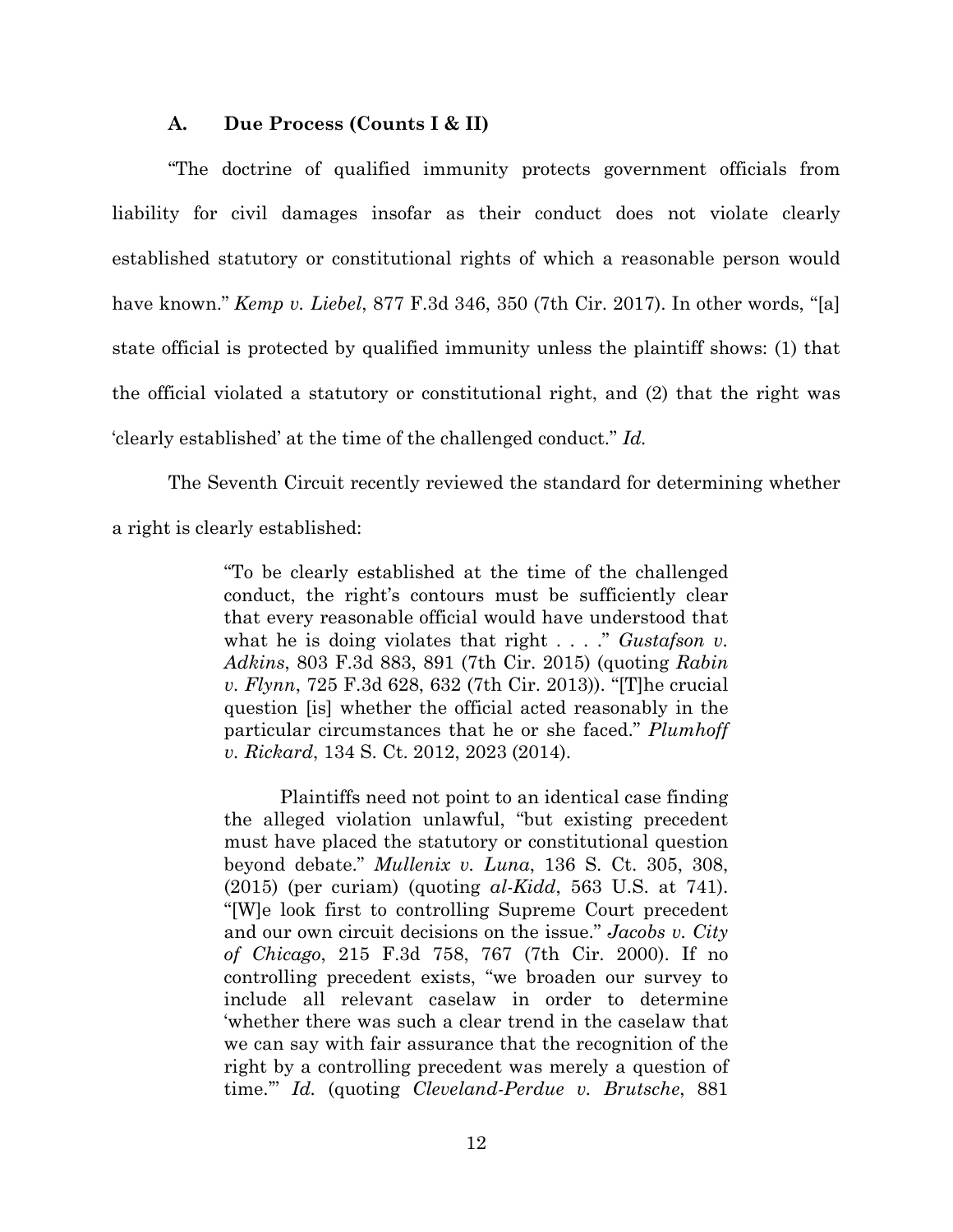F.2d 427, 431 (7th Cir. 1989)). In the absence of controlling or persuasive authority, plaintiffs can demonstrate clearly established law by proving that the defendant's conduct was "so egregious and unreasonable that . . . no reasonable [official] could have thought he was acting lawfully." *Abbott v. Sangamon County, Illinois*, 705 F.3d 706, 724 (7th Cir. 2013); *see also Jacobs*, 215 F.3d at 767 ("In some rare cases, where the constitutional violation is patently obvious, the plaintiffs may not be required to present the court with any analogous cases  $\dots$ ").

Before we can determine if the law was clearly established, "the right allegedly violated must be defined at the appropriate level of specificity." *Wilson v. Layne*, 526 U.S. 603, 615 (1999). "The Supreme Court has 'repeatedly told courts . . . not to define clearly established law at a high level of generality.'" *Volkman v. Ryker*, 736 F.3d 1084, 1090 (7th Cir. 2013) (alteration in original) (quoting *al-Kidd*, 563 U.S. at 742); *see*, *e.g.*, *White v. Pauly*, 137 S. Ct. 548, 552 (2017) (per curiam); *Mullenix*, 136 S. Ct. at 308; *City & County of San Francisco v. Sheehan*, 135 S.Ct. 1765, 1775-76 (2015). Instead, "[t]he dispositive question is 'whether the violative nature of *particular* conduct is clearly established.'" *Mullenix*, 136 S. Ct. at 308 (quoting *al-Kidd*, 563 U.S. at 742). In other words, "the clearly established law must be 'particularized' to the facts of the case." *White*, 137 S. Ct. at 552 (quoting *Anderson v. Creighton*, 483 U.S. 635, 640 (1987)); *see also Volkman*, 736 F.3d at 1090 ("[T]he Seventh Circuit has long held that 'the test for immunity should be whether the law was clear in relation to the specific facts confronting the public official when he acted.'" (quoting *Colaizzi v. Walker*, 812 F.2d 304, 308 (7th Cir. 1987))).

*Kemp*, 877 F.3d at 351-52.

## **1. Substantive Due Process (Count I)**

With regard to Frederickson's substantive due process claim, the right to intrastate travel is not clearly established. Although the right to *inter*state travel is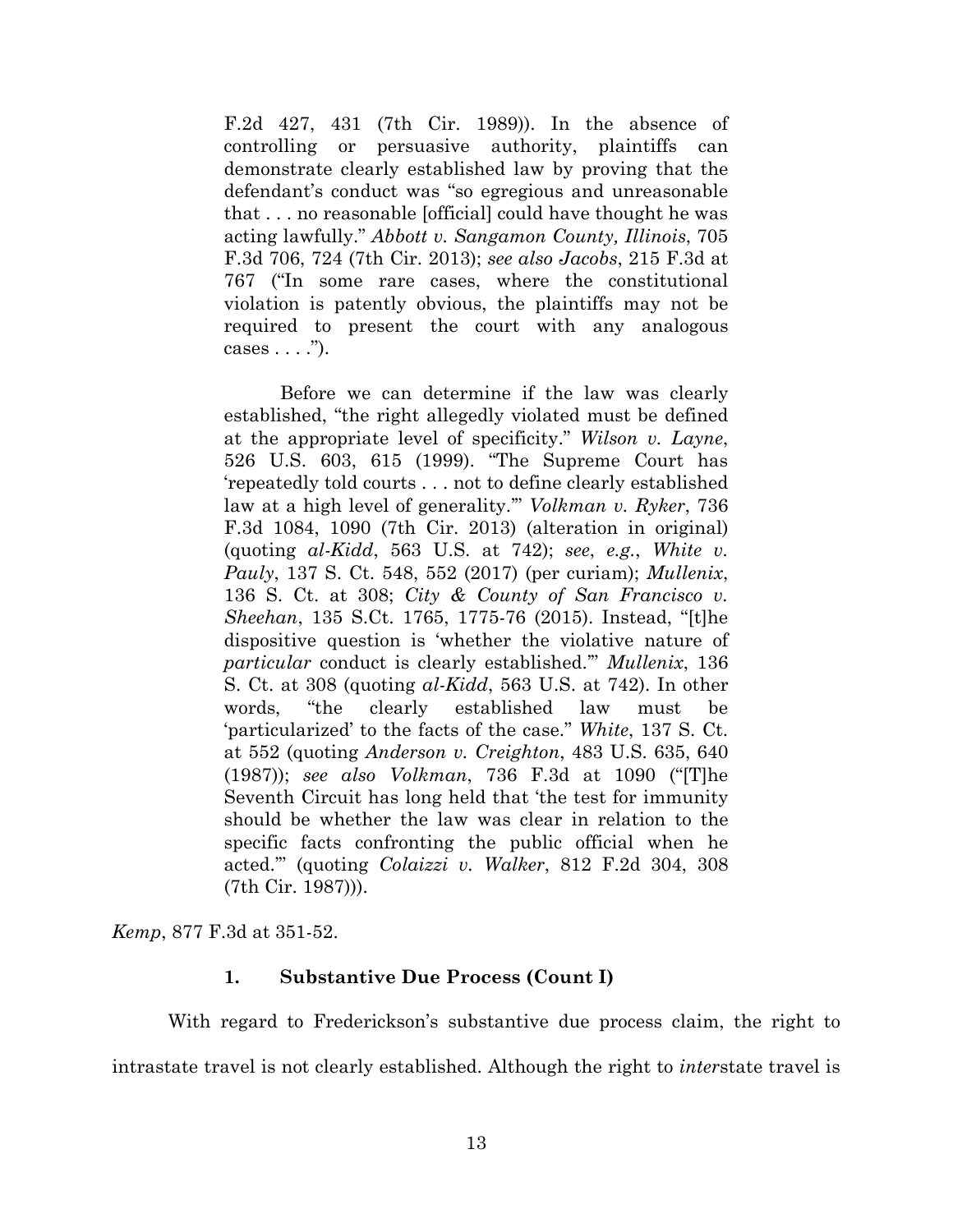well known, neither the Supreme Court nor the Seventh Circuit have addressed whether *intra*state travel is a fundamental right, *see Mem. Hosp. v. Maricopa Cty*., 415 U.S. 250, 255-56 (1974); *Schor v. City of Chicago*, 576 F.3d 775, 780 (7th Cir. 2009), and at least one circuit court has held that it is not. *See Wright v. City of Jackson*, 506 F.2d 900, 901-03 (5th Cir. 1975). More recently, some circuits have held that there is such a right. *See Johnson v. City of Cincinnati*, 310 F.3d 484, 498 (6th Cir. 2002) (noting that the right to intrastate travel is "an everyday right, a right we depend on to carry out our daily life activities. It is, at its core, a right of function"); *Spencer v. Casavilla*, 903 F.2d 171, 174 (2d Cir. 1990) ("Though the Supreme Court has dealt only with the right to travel between states, our Court has held that the Constitution also protects the right to travel freely within a single state."). And the Seventh Circuit has cited at least one these cases with implicit approval. *See Doe v. City of Lafayette*, 377 F.3d 757, 771 (7th Cir. 2004) (citing *Johnson*). This authority is sufficiently varied and uncertain that the Court cannot find there was an established right to intrastate travel during the relevant time period. Therefore, the Court finds that Detective Landeros has qualified immunity on Frederickson's substantive due process claim, and the Court grants summary judgment to Detective Landeros on Count I.

## **2. Procedural Due Process (Count II)**

To prevail on a procedural due process claim, a plaintiff must demonstrate a protected liberty or property interest. Frederickson argues that he has a liberty interest in registering under SORA. Detective Landeros does not dispute this, but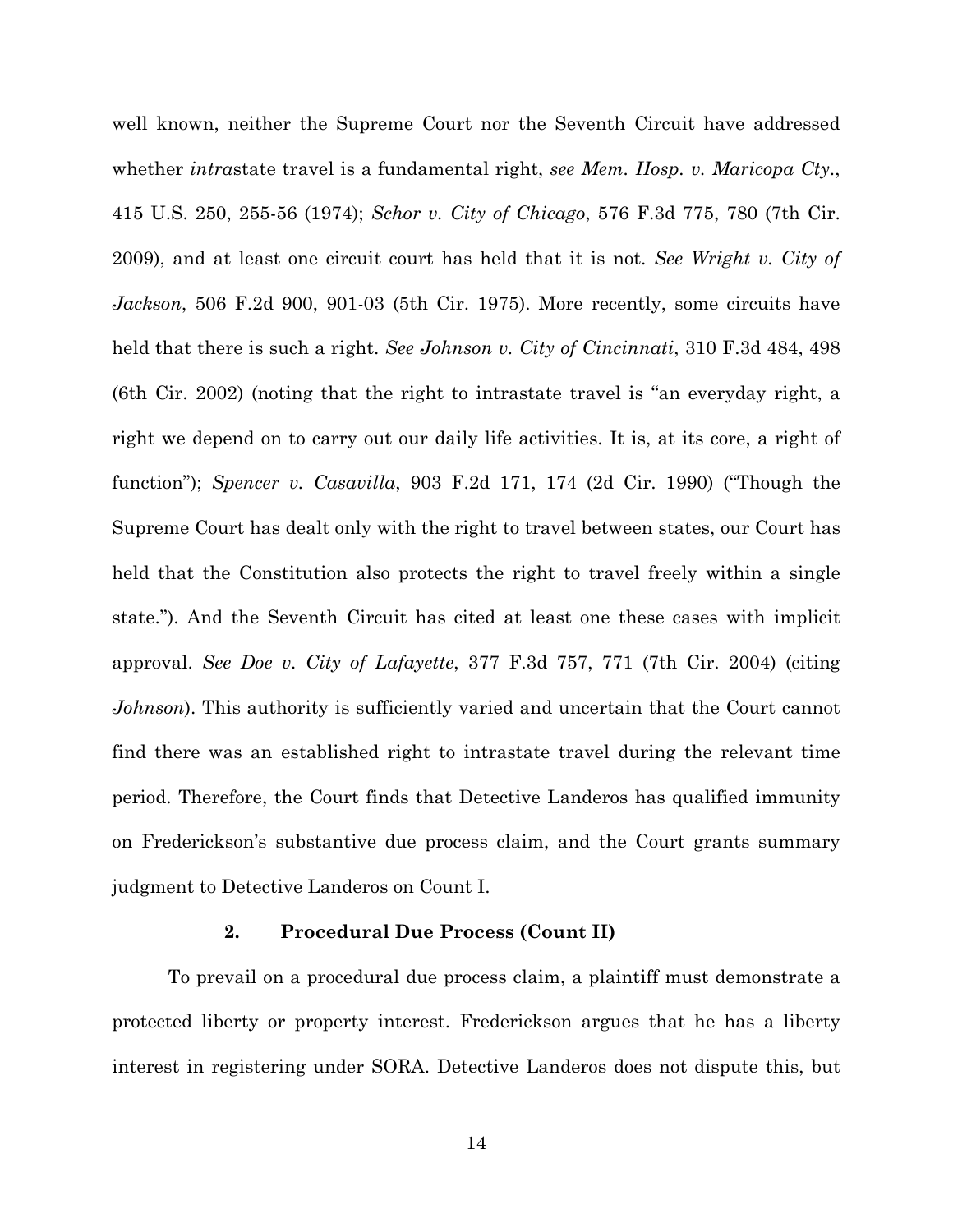argues that Frederickson did not have "a right to register where he wanted to register . . . without having to first 'register out' of Joliet." R. 208 at 12. While SORA does impose a requirement to "register out," as Defendants put it, there is evidence that this requirement is not enforced as long as the offender reports for registration in his new jurisdiction. The testimony in the case shows that law enforcement agencies in an offender's old jurisdiction always comply with a request from the law enforcement agency in the new jurisdiction to transfer the LEADS file even when the offender failed to "register out." Moreover, SORA provides a three-day grace period to "register out," and there is genuine question of fact as to whether the three days were up when Detective Landeros convinced Bolingbrook to block Frederickson's registration. There is also a genuine question of fact as to whether Frederickson attempted to "register out," as he testified that he told Detective Landeros he planned to move out of Joliet, to which Detective Landeros responded with a threat of arrest.

Courts in this district have held that preventing a homeless offender from registering under SORA constitutes a procedural due process violation. *See Derfus v. City of Chicago*, 42 F. Supp. 3d 888 (N.D. Ill. 2014); *Saiger v. City of Chicago*, 37 F. Supp. 3d 979 (N.D. Ill. 2014); *Johnson v. City of Chicago*, 2016 WL 5720388 (N.D. Ill. Sept. 30, 2016). However, those cases were decided after the events in this case occurred, and those courts held that the liberty interest in registering under SORA was not clearly established during the relevant time period. Frederickson concedes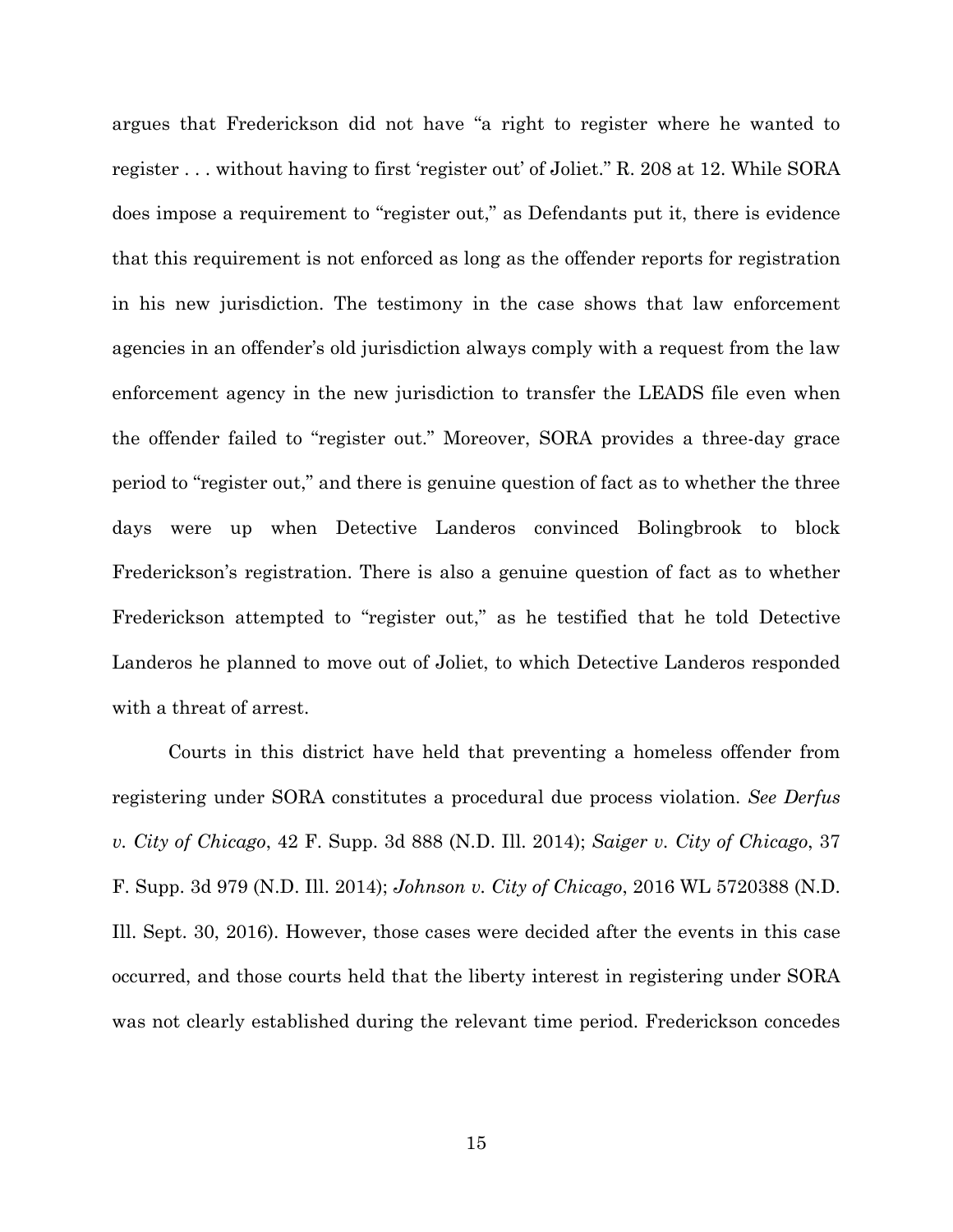as much. *See* R. 215 at 37 ("[T]he right of a Homeless Offender to register under SORA was [not] 'clearly established' as of February 2011[.]").

Frederickson also argues that "Defendants' conduct, motivated by ill will, in placing Frederickson in legal jeopardy by refusing to allow him to register without any rational purpose in doing so" is "patently violative" of Frederickson's rights, such that qualified immunity is not appropriate. R. 215 at 37. But procedural due process is not concerned with the defendant's motivation. <sup>9</sup> And neither is qualified immunity. *See Harlow v. Fitzgerald*, 457 U.S. 800, 817-18 (1982) ("[W]e conclude today that bare allegations of malice should not suffice to subject government officials either to the costs of trial or to the burdens of broad-reaching discovery. We therefore hold that government officials performing discretionary functions generally are shielded from liability for civil damages insofar as their conduct does not violate clearly established statutory or constitutional rights of which a reasonable person would have known."); *Armstrong v. Daily*, 786 F.3d 529, 538 (7th Cir. 2015) ("*Harlow* purged qualified immunity doctrine of its subjective components, meaning that the defendants' actual state of mind or knowledge of the

<sup>&</sup>lt;sup>9</sup> In analyzing a procedural due process claim, the Court must determine (1) whether the plaintiff was deprived of a constitutionally protected liberty or property interest, and (2) how much process was due. *Leavell v. Ill. Dep't of Nat. Res.*, 600 F.3d 798, 804 (7th Cir. 2010). Next, to determine how much process is due, the Court "must balance three factors: '[f]irst, the private interest that will be affected by the official action; second, the risk of an erroneous deprivation of such interest through the procedures used, and the probable value, if any, of additional or substitute procedural safeguards; and finally, the Government's interest, including the function involved and the fiscal and administrative burdens that the additional or substitute procedural requirement would entail.'" *Schepers v. Comm'r, Ind. Dep't of Corr.*, 691 F.3d 909, 915 (7th Cir. 2012) (quoting *Mathews v. Eldridge,* 424 U.S. 319, 335 (1976)). The defendant's motive is not relevant to any of these elements.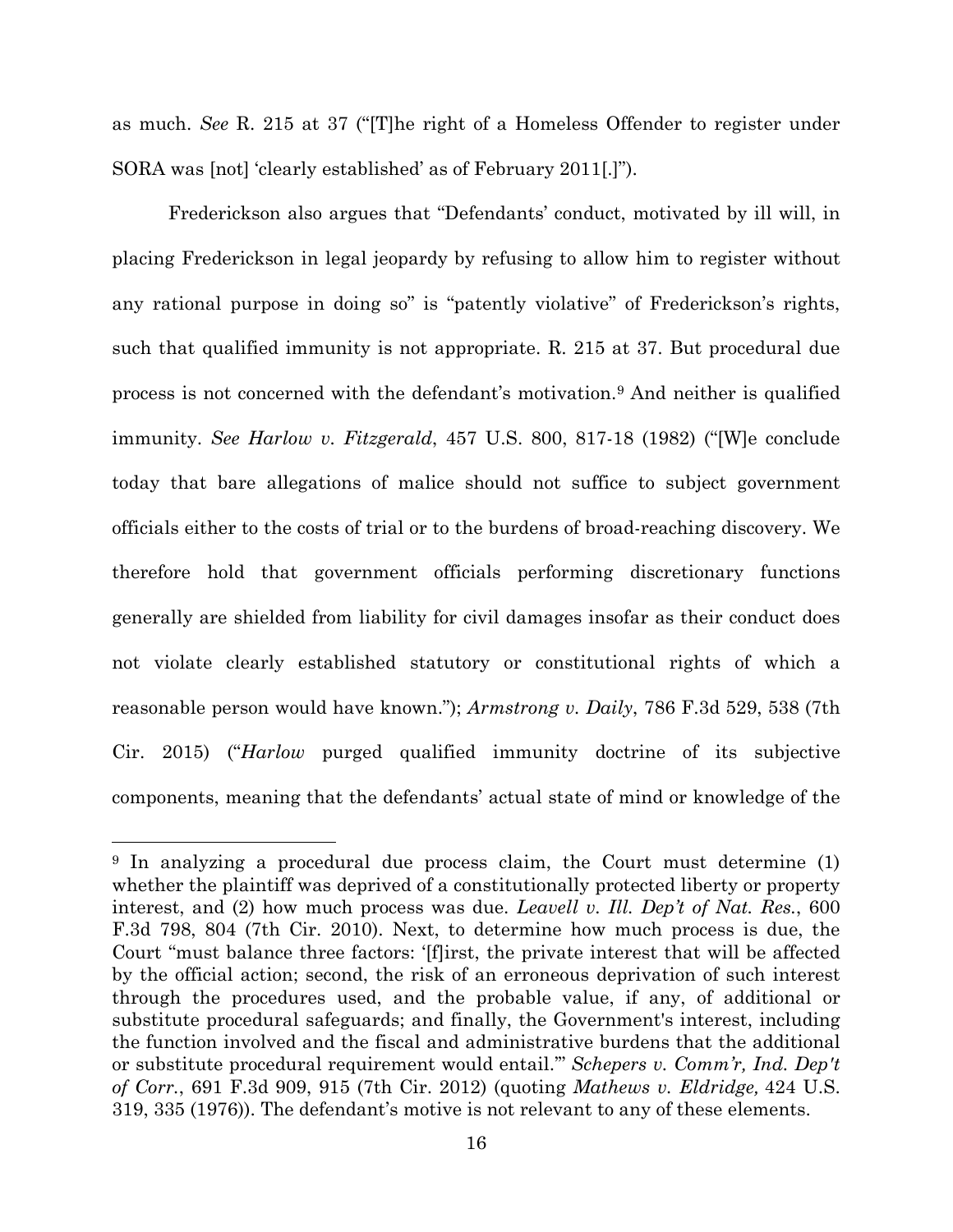law is irrelevant to whether the asserted conduct would have been legally reasonable."). To the extent motive is a part of the equation in this case, it must be relevant to whether the evidence is sufficient for a reasonable jury to find that Detective Landeros committed a constitutional violation. As is discussed further below, motive or "personal animus" is relevant to the elements of Frederickson's equal protection claim. But it is not relevant to the elements of Frederickson's due process claims, and is not relevant to whether the due process rights at issue in those claims were clearly established or the alleged conduct was "patently violative" of the plaintiff's constitutional rights.

Therefore, the Court holds that Detective Landeros is entitled to qualified immunity on Frederickson's procedural due process claim, and grants summary judgment to Detective Landeros on Count II.

## **B. Equal Protection (Count III)**

As discussed, the Court holds that the rights at issue in Frederickson's due process claims were not "clearly established" during the relevant time period. This holding is dispositive of those claims without the need for a determination on the merits of whether Detective Landeros violated Frederickson's due process rights. As is discussed below, however, the Courts holds that Frederickson's equal protection right to "police protection uncorrupted by personal animus" is clearly established. *See Hanes v. Zurick*, 578 F.3d 491, 496 (7th Cir. 2009). Thus, it is necessary to first address whether a reasonable jury could find that Detective Landeros violated that right.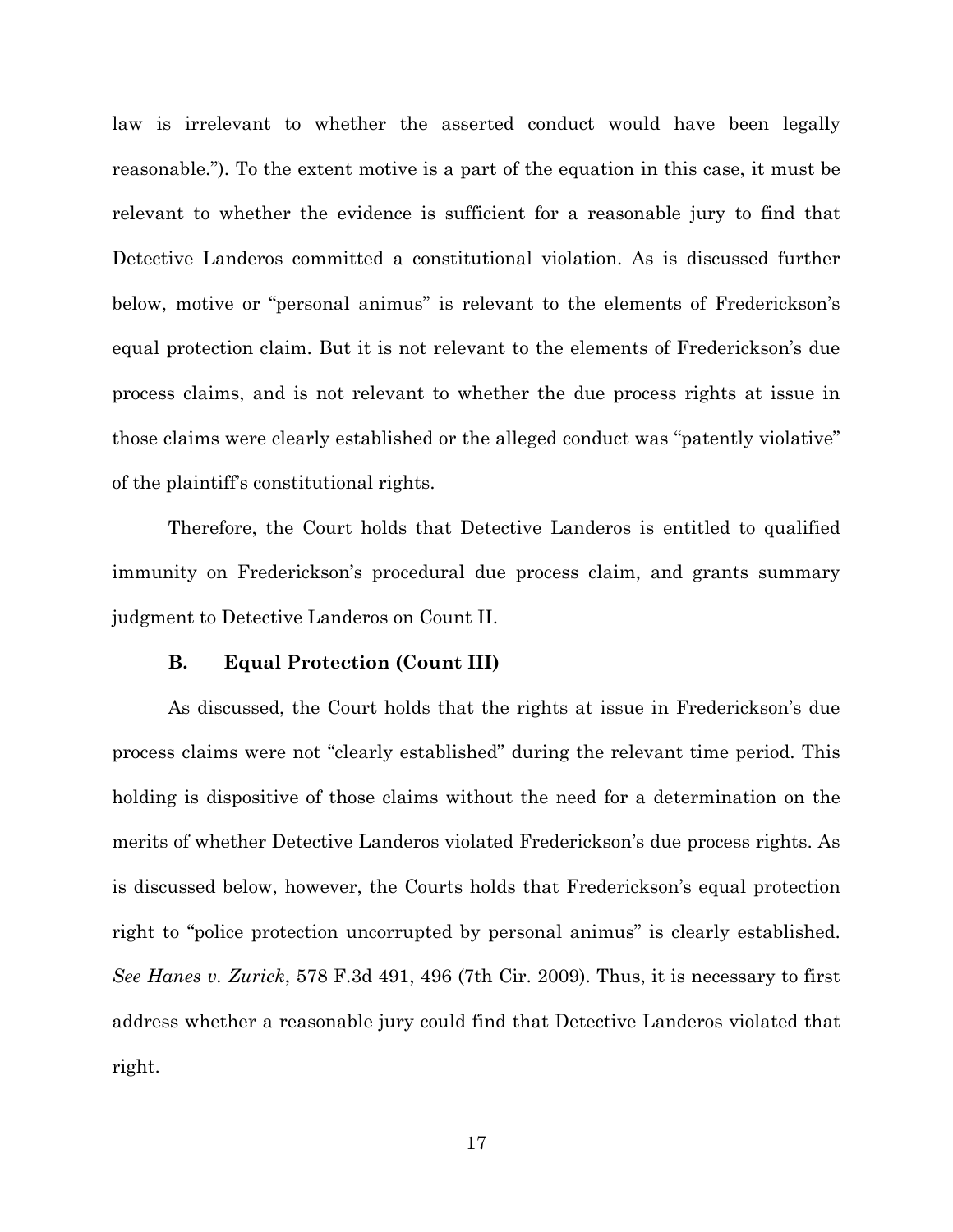#### **1. Merits**

Frederickson claims that Detective Landeros violated his equal protection rights by thwarting his attempt to register in Bolingbrook. The Equal Protection Clause of the Fourteenth Amendment provides that, "[n]o State shall . . . deny to any person within its jurisdiction the equal protection of the laws." The Supreme Court has said that this "is essentially a direction that all persons similarly situated should be treated alike." *City of Cleburne v. Cleburne Living Ctr., Inc.*, 473 U.S. 432, 439 (1985). To prevail on an equal protection claim, plaintiffs usually show that they are members of a "suspect class" or that they were denied a "fundamental right." *Srail v. Village of Lisle*, 588 F.3d 940, 943 (7th Cir. 2009). In the absence of either scenario, however, a plaintiff can show that the defendant discriminated against the plaintiff in particular—a so called "class-of-one" claim—which require the plaintiff to show that "the plaintiff has been intentionally treated differently from others similarly situated and there is no rational basis for the difference in treatment." *Id.* To make such a showing, the "plaintiff must negate any reasonably conceivable state of facts that could provide a rational basis." *Jackson v. Village of Western Springs*, 612 Fed. App'x. 842, 847 (7th Cir. 2015). Whether the plaintiff has succeeded in proving that no "reasonably conceivable state of facts" exists is a question for the jury. *See Knaus v. Town of Ledgeview*, 561 Fed. App'x 510, 514 (7th Cir. 2014); *RJB Props., Inc. v. Bd. of Educ. of City of Chi.*, 468 F.3d 1005, 1010 (7th Cir. 2006).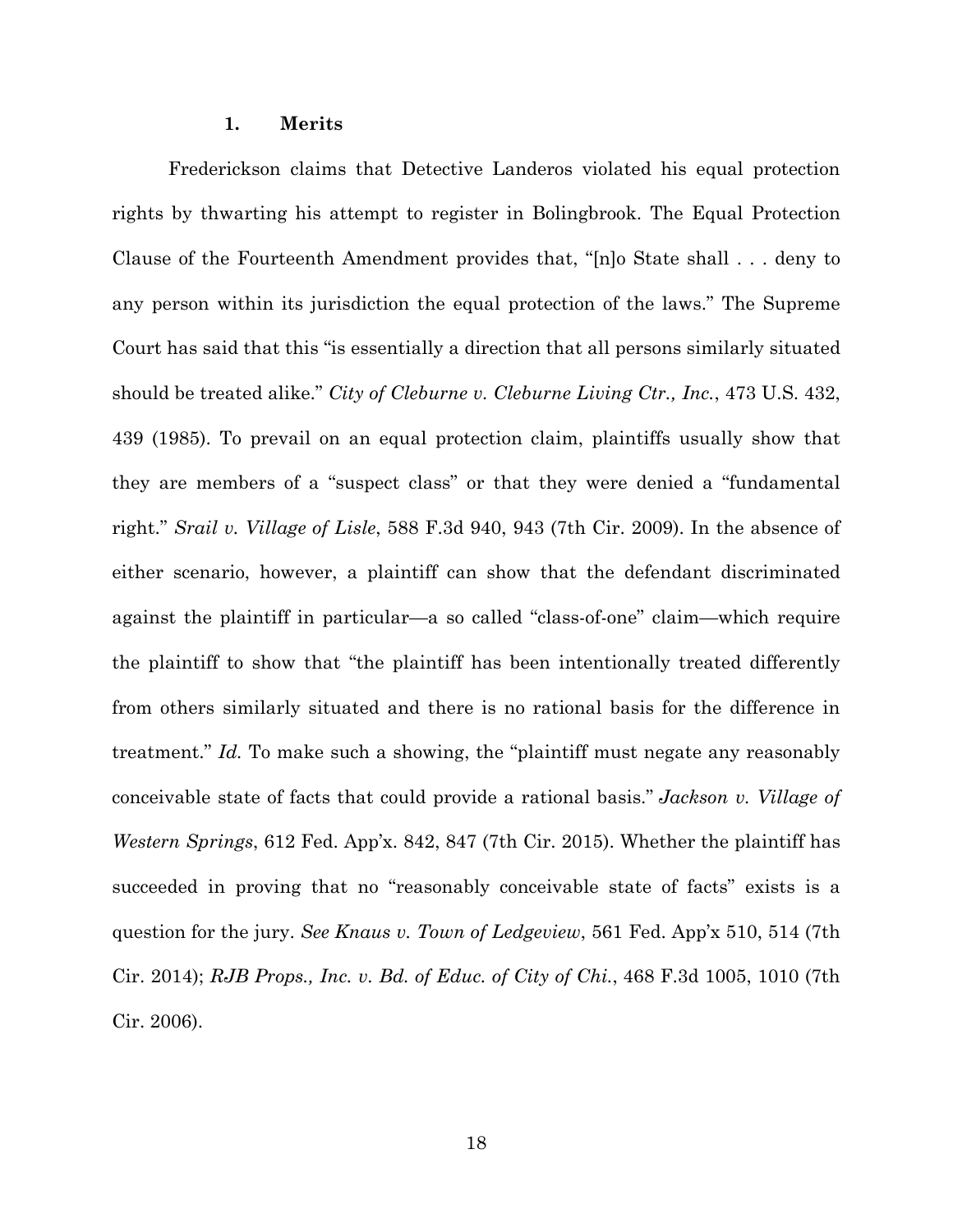Detective Landeros contends that his actions were reasonable because it was

his:

obligation . . . to keep track of [Frederickson's] whereabouts. If [Frederickson] could register in Bolingbrook one week, Downers Grove the next, and Peoria the following week, all because he lacks a fixed residence, without ever notifying the agency charged with jurisdiction over him as to his whereabouts, the purpose of the statute would be defeated.

R. 208 at 18. On the basis of this logic, Detective Landeros appears to argue both that (1) he had a duty to prevent Frederickson from registering in Bolingbrook because he believed Frederickson continued to reside in Joliet, *see* R. 235 at 7 ("Landeros only delayed the immediate transfer of jurisdiction over plaintiff's LEADS file because of suspicions over the legitimacy of plaintiff's move to Bolingbrook."); and (2) Frederickson's failure to "register out" of Joliet before moving to Bolingbrook was the real reason he wasn't able to register in Bolingbrook, *see* R. 235 at 14 ("[P]laintiff had the keys to any registration problem he faced . . . . In light of plaintiff's own failure to register out of Joliet within three days of registration in Bolingbrook, Landeros'[s] follow-up investigation certainly was rational."). Neither argument is sufficient to support summary judgment in Detective Landeros's favor.

First, Detective Landeros cites no authority supporting his contention that he was under an obligation to investigate Frederickson's residence prior to transferring ownership of his LEADS file to Bolingbrook. Although law enforcement agencies are tasked with verifying the information reported by offenders, the statute requires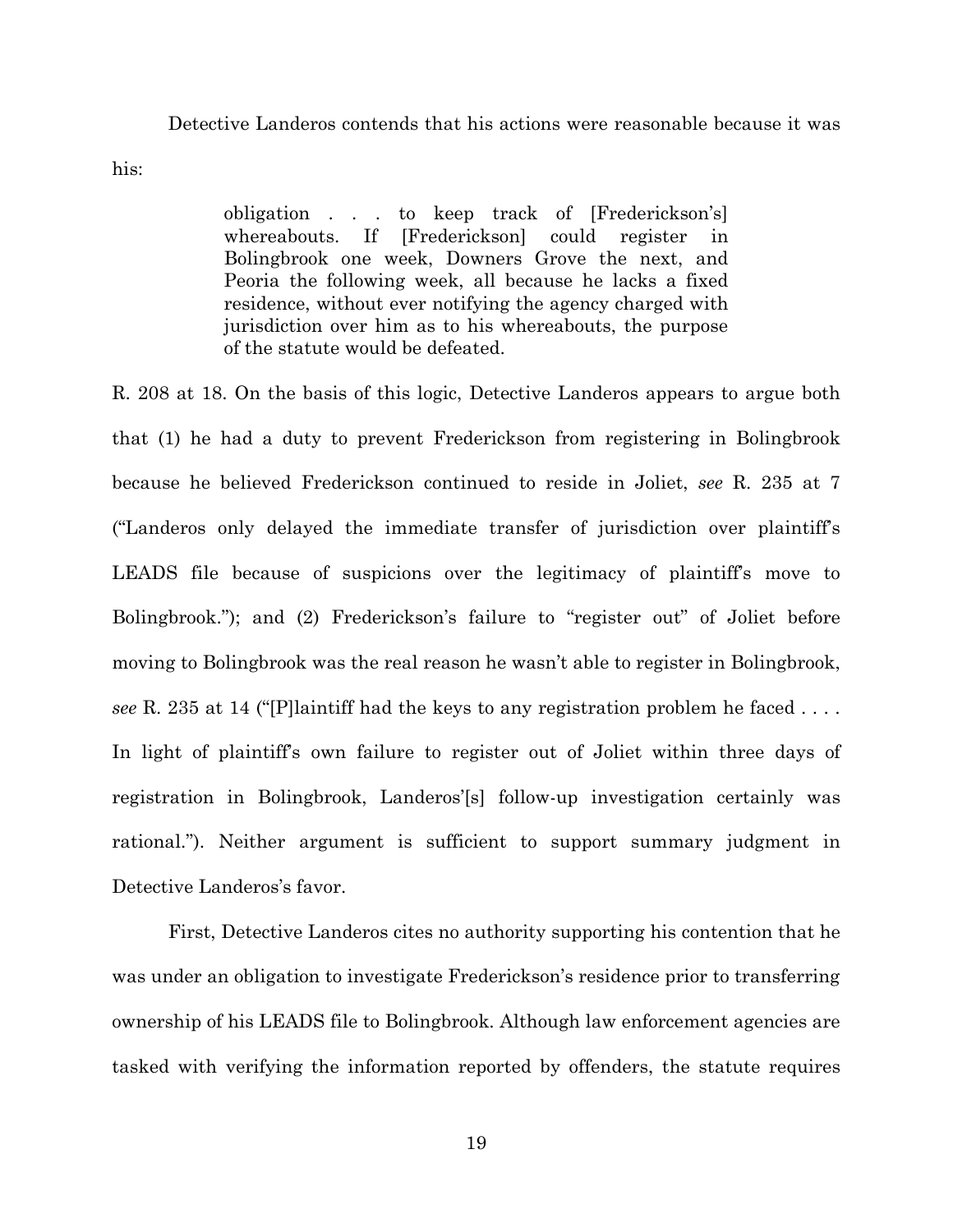only that this verification occur "at least once a year." Nothing in the statute required Detective Landeros to verify the particular report Frederickson made to Bolingbrook. Further, Detective Landeros's argument that he was required to investigate contradicts his own testimony that he had no reason to question Frederickson's report of residence in Bolingbrook. Additionally, an offender has a three-day grace period to report new addresses. There is a genuine question of fact as to whether Frederickson was in violation of this requirement, such that an investigation would be warranted. In general, there is a question of fact regarding whether Frederickson was attempting to evade the registration requirements. Rather than indicating evasion, the evidence tends to show that Frederickson was continually providing information to both Joliet and Bolingbrook about where he was residing and working.

 Nevertheless, rather than simply recording Frederickson's reports, Detective Landeros took it upon himself to confirm Frederickson's residence. This quest then led Landeros to refuse to transfer Frederickson's LEADS file and to convince Bolingbrook to refuse Frederickson's registration. Based on this evidence, a reasonable jury could find that there is no rational explanation for Detective Landeros to refuse to transfer ownership of Frederickson's LEADS file and otherwise advise Bolingbrook not to register him, such that Landeros violated Frederickson's equal protection rights.

Second, Detective Landeros cites no authority supporting his contention that Frederickson's failure to "register out" from Joliet was a basis to prevent him from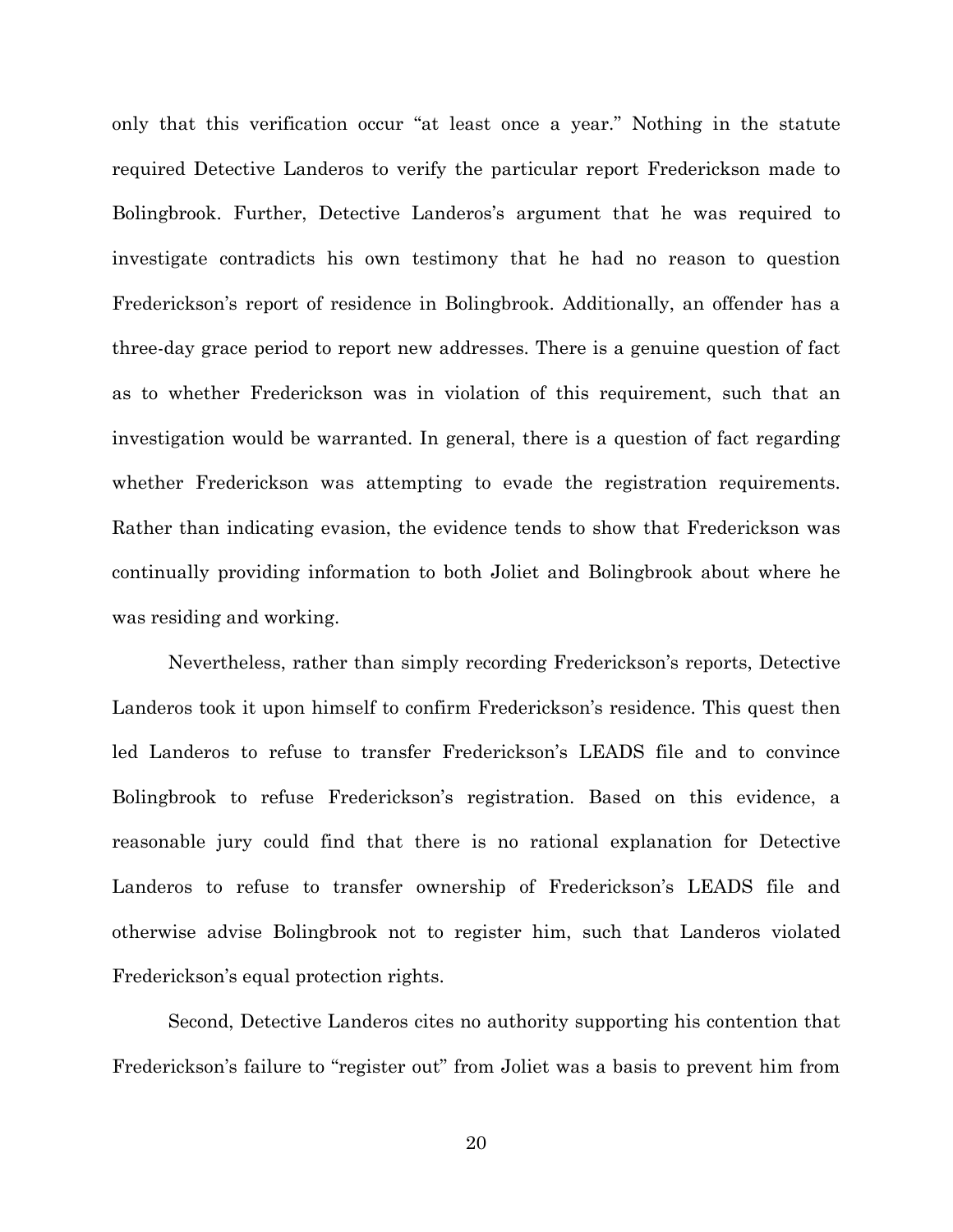registering in Bolingbrook or threaten him with arrest. Although SORA requires an offender to report a change in residence to his prior registering law enforcement agency, Bolingbrook officials testified that this requirement is regularly unenforced as long as the offender presents himself for registration in the new jurisdiction. Even Detective Landeros testified that he normally does not refuse a request to transfer LEADS files or to register offenders who report. In any case, Frederickson testified that he told Detective Landeros that he planned to move out of Joliet and that Detective Landeros responded by threatening to arrest him. Whether or not Detective Landeros threatened to arrest Frederickson, it is clear that Detective Landeros decided not to believe Frederickson's assertion of his intent to move. Having rejected Frederickson's attempt to report his move, Detective Landeros cannot now claim that his efforts to prevent Frederickson's registration in Bolingbrook were justified by Frederickson's failure to withdraw from Joliet. A jury could reasonably find that Frederickson acted reasonably by leaving Joliet to attempt to register in Bolingbrook and avoid Detective Landeros's irrational application of SORA.

Additionally, SORA's requirement to report a move is largely implicated here only because Frederickson is homeless. Joliet and Bolingbrook are only about 15 miles apart. A person with a permanent residence in that area, who also owned a car, easily could leave a job in Joliet and take a job in Bolingbrook without the need to change residences, and register such a change under SORA. But since Frederickson is homeless, his "residence" essentially travels with him, such that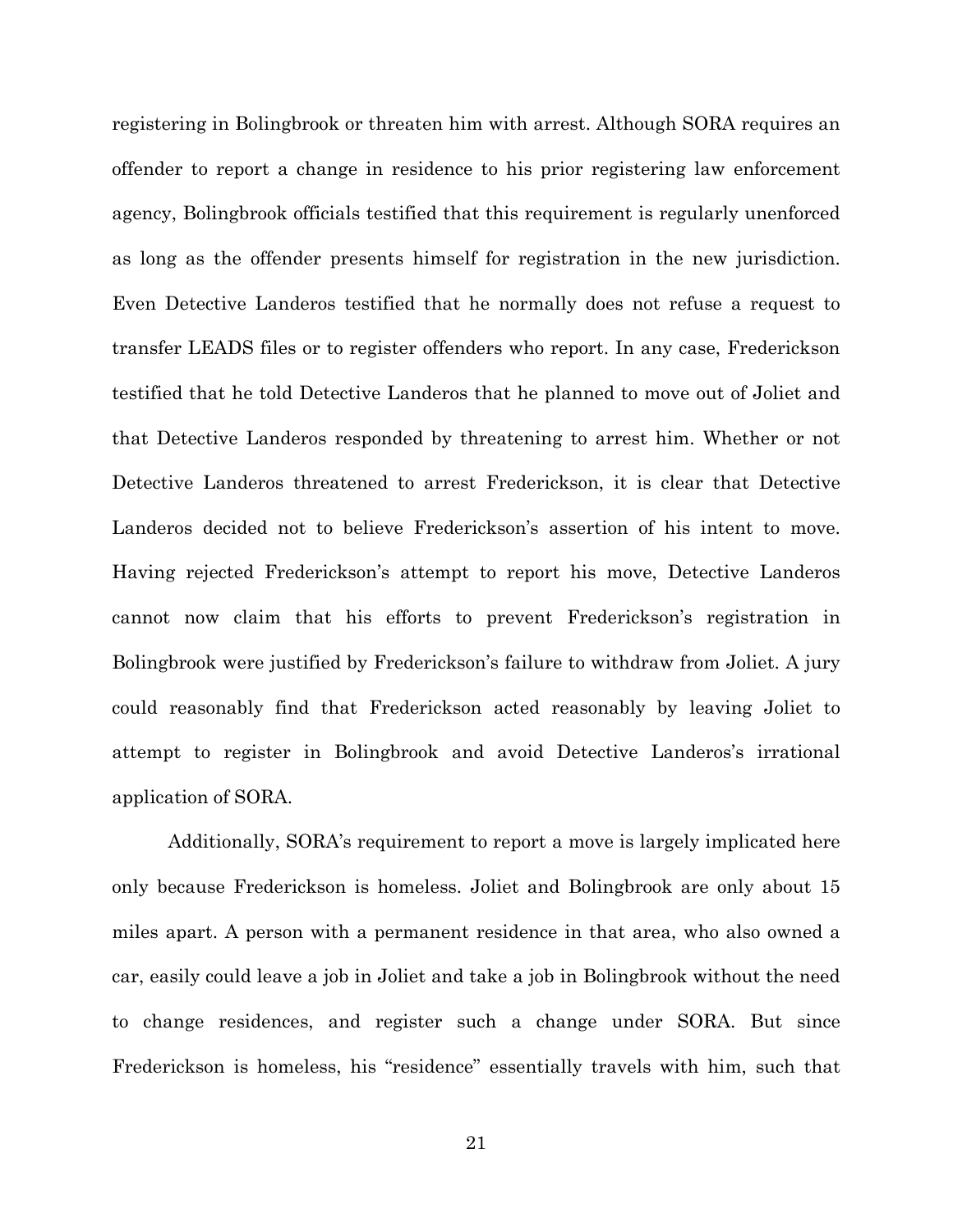any change in his personal circumstances triggers greater SORA reporting requirements than for an offender with a permanent residence. And more pertinent to the facts of this case, a change in residence also triggers the need to transfer ownership of a LEADS file, whereas a change in employer does not. Given the evidence that law enforcement agencies normally do not enforce the "register out" requirement, a reasonable jury could find that Detective Landeros should have been cognizant of this circumstance and should have been satisfied with Frederickson's attempt to register in Bolingbrook despite his failure to "register out" of Joliet.

Detective Landeros also argues that Frederickson's equal protection claim must fail because Frederickson has failed to allege a similarly situated "comparator" who was treated differently than Frederickson—i.e., a homeless offender who failed to register out of Joliet whose LEADS file was nevertheless transferred to the new law enforcement agency having jurisdiction. "Normally, a class-of-one plaintiff will show an absence of rational basis by identifying some comparator—that is, some similarly situated person who was treated differently." *Miller v. City of Monona*, 784 F.3d 1113, 1120 (7th Cir. 2015). But, "[i]f animus is readily obvious, it seems redundant to require that the plaintiff show disparate treatment in a near exact, one-to-one comparison to another individual." *Swanson v. City of Chetek*, 719 F.3d 780, 784 (7th Cir. 2013) (reversing a grant of summary judgment to defendants on a class-of-one equal protection claim for lack of comparator evidence); *see also Geinsoky v. City of Chicago*, 675 F.3d 743, 748 (7th Cir. 2012) ("But in this case, requiring [the plaintiff] to name a similarly situated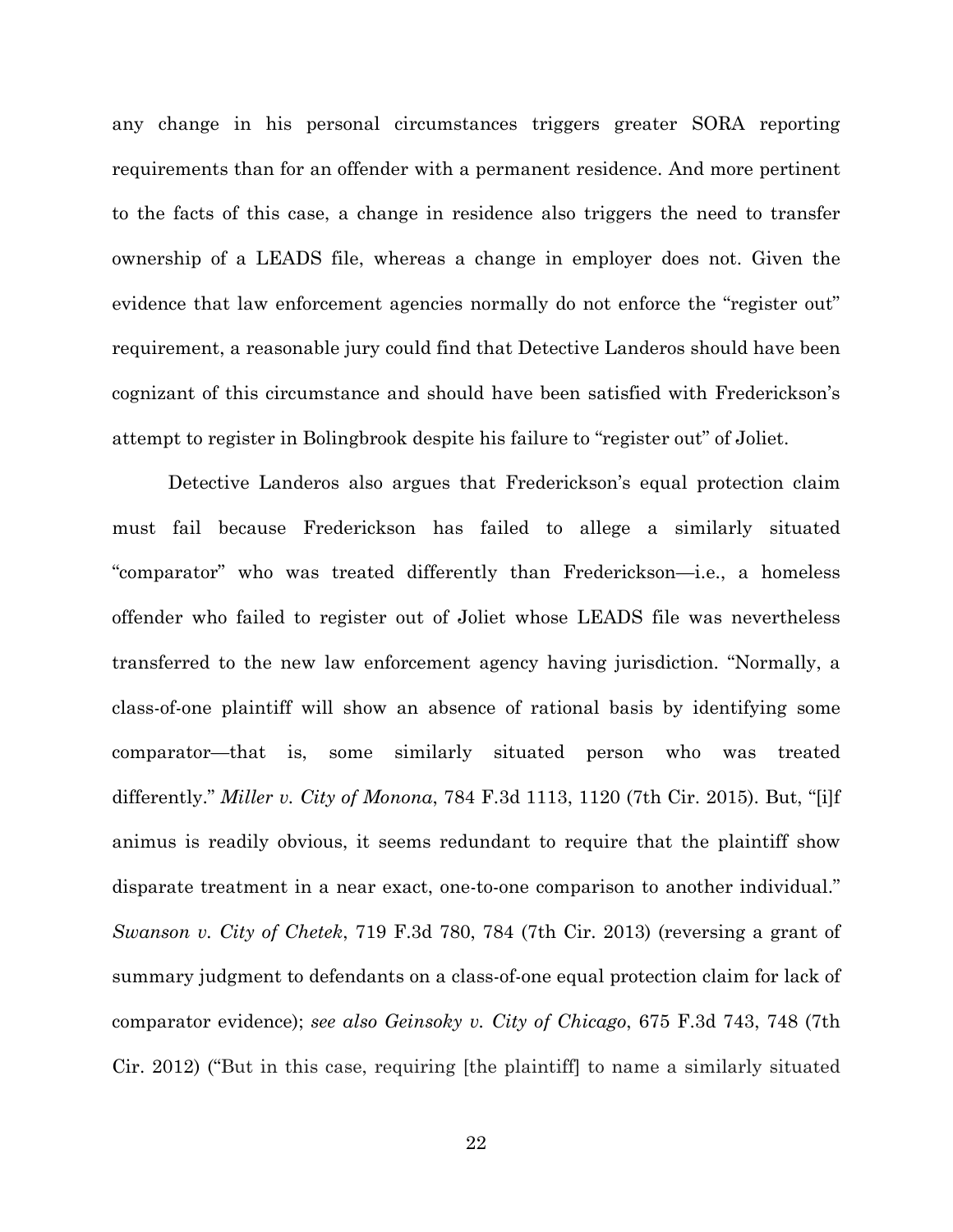person who did not receive twenty-four bogus parking tickets in 2007 and 2008 would not help distinguish between ordinary wrongful acts and deliberately discriminatory denials of equal protection. Such a requirement would be so simple to satisfy here that there is no purpose in punishing its omission with dismissal. Here, the pattern and nature of defendants' alleged conduct do the work of demonstrating the officers' improper discriminatory purpose."). As discussed, Frederickson has shown that a request for transfer of a LEADS file is not normally rejected; that the requirement to first register out of an old jurisdiction before registering in a new jurisdiction is not enforced; and Detective Landeros testified that he had no reason to question Frederickson's report of residence in Bolingbrook. This is strong enough evidence of irrational conduct such that comparator evidence is not required to deny summary judgment on Frederickson's equal protection claim.

There is an open question as to whether a class-of-one plaintiff must also prove that the defendants acted with personal animus or malice in treating the plaintiff differently. *See Del Marcelle v. Brown County Corp.*, 680 F.3d 887 (7th Cir. 2012). The Court need not take a side on that dispute, however, because in this case Frederickson must prove that Landeros acted out of personal animus against him; otherwise, Landeros's conduct is protected by qualified immunity.

#### **2. Qualified Immunity**

In the context of class-of-one equal protection claims like Frederickson's, the Seventh Circuit has held that the right to "police protection uncorrupted by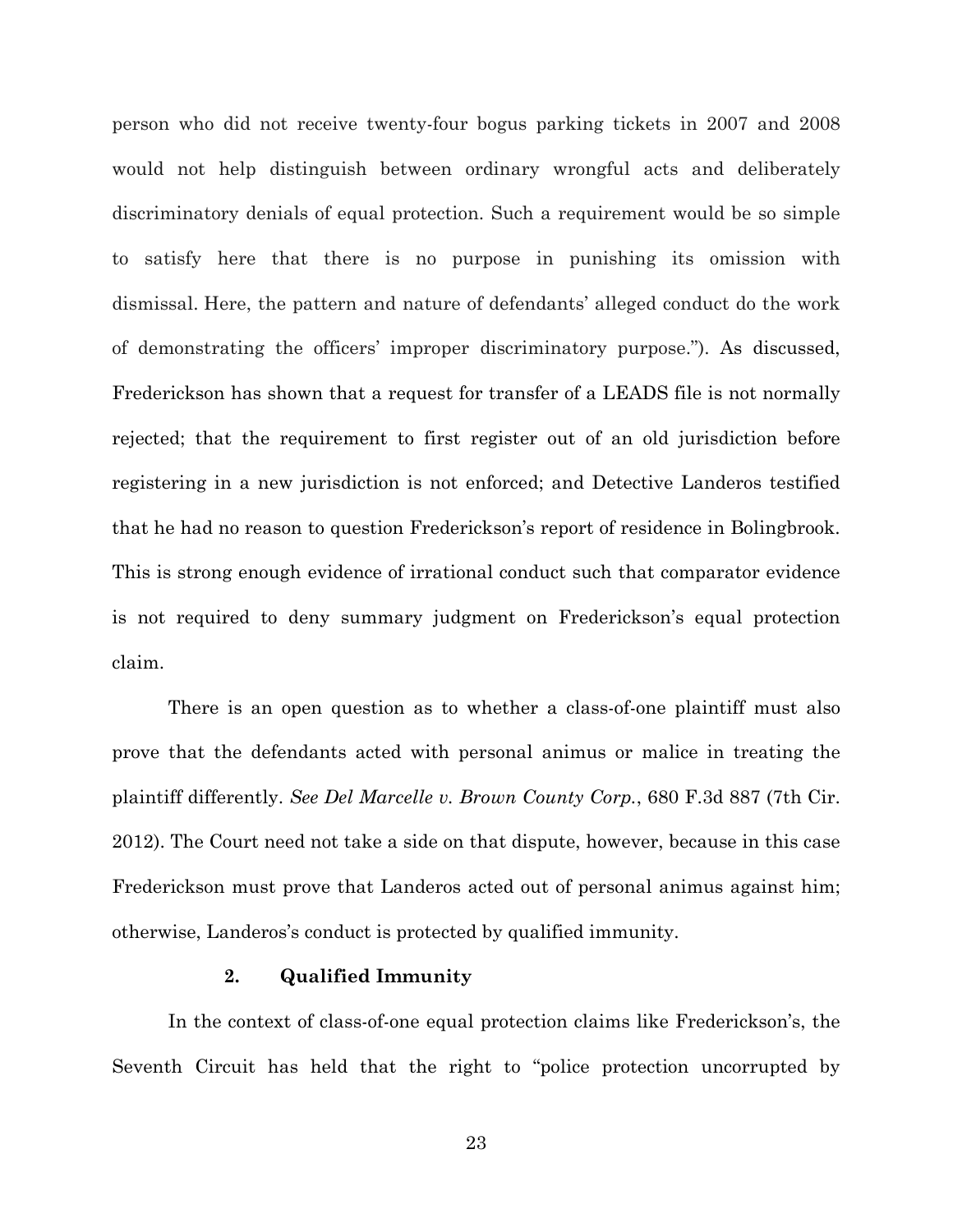personal animus" is clearly established. *Hanes*, 578 F.3d at 496 (citing *Hilton v. City of Wheeling*, 209 F.3d 1005, 1007 (7th Cir. 2000) ("If the police decided to withdraw all protection from [the plaintiff] out of sheer malice, or because they had been bribed by his neighbors, he would state a claim . . . .")). Thus, qualified immunity is unavailable to a police officer who "deliberately sought to deprive [a plaintiff] of the equal protection of the laws for reasons of a personal nature unrelated to the duties of the defendant's position." *Hilton*, 209 F.3d at 1008.

Here, the evidence is sufficient for a reasonable jury to find that Detective Landeros was motivated by personal animus towards Frederickson when he stymied his attempt to register in Bolingbrook. There is evidence that Detective Landeros had a history of conflict with Frederickson. Detective Landeros also testified that he had no reason to believe that Frederickson was not residing in Bolingbrook when he sought to register there, leading to the inference that Detective Landeros's motivations were personal. Furthermore, there is evidence that Detective Landeros's actions were extraordinary. No homeless offenders in Joliet or Bolingbrook have ever been denied transfer of their LEADS file. Additionally, unlike in Frederickson's case, the requirement that an offender report to his former residential jurisdiction that he has moved is generally waived once the new jurisdiction requests transfer of the LEADS file. Because this evidence is sufficient for a reasonable jury to find that Landeros acted with personal animus towards Frederickson, summary judgment based on qualified immunity is not appropriate at this time. *See Gonzalez v. City of Elgin*, 578 F.3d 526, 540 (7th Cir.